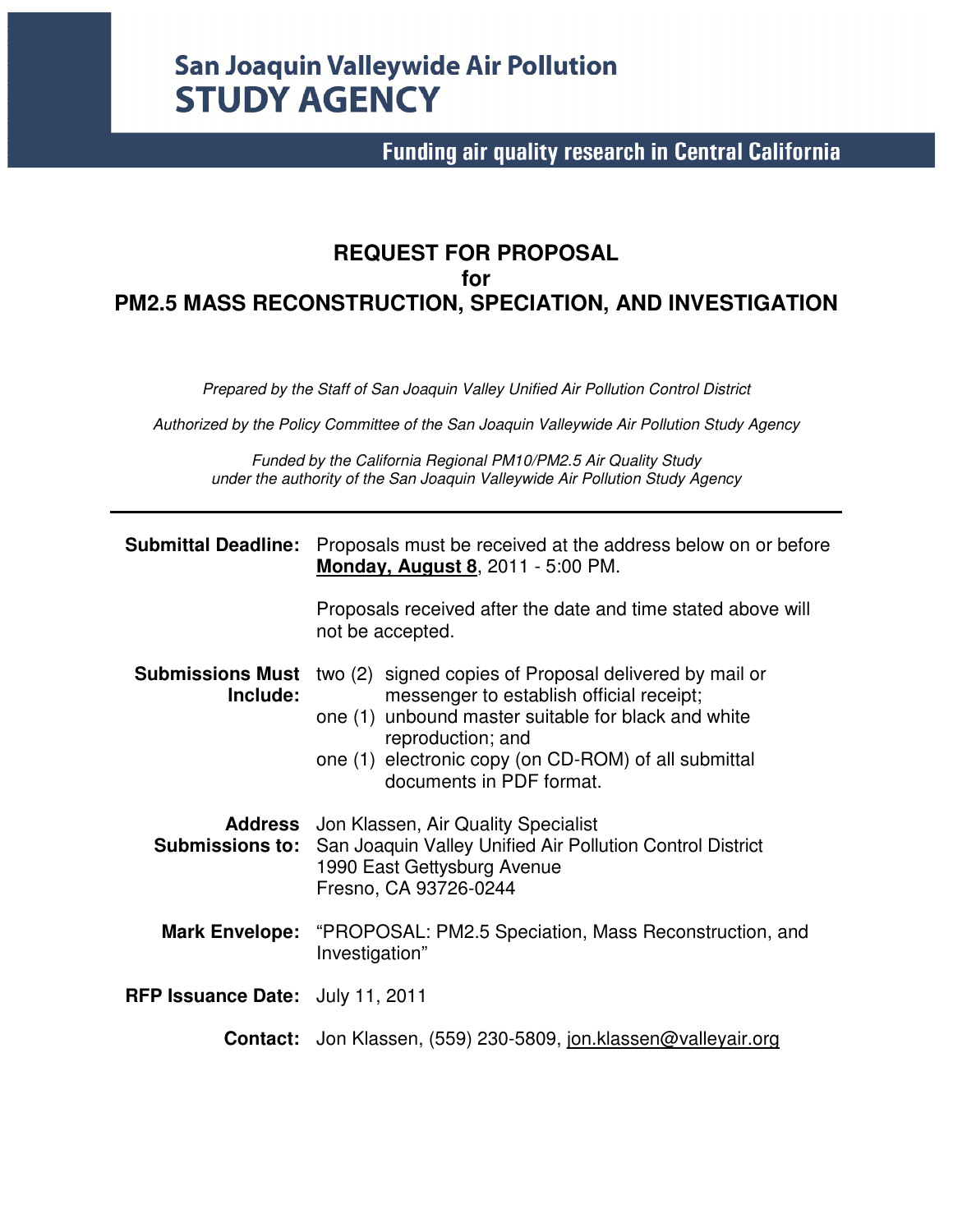# **TABLE OF CONTENTS**

| 1.             |                              |  |
|----------------|------------------------------|--|
| 2.             |                              |  |
| 3 <sub>l</sub> |                              |  |
|                | 3.1.<br>3.2.<br>3.3.<br>3.4. |  |
| 4.             |                              |  |
| 5.             |                              |  |
| 6.             |                              |  |
|                | 6.1<br>6.2                   |  |
| 7.             |                              |  |
|                | 7.1.<br>7.2.                 |  |
| 8.             |                              |  |
| 9.             |                              |  |
| 10.            |                              |  |
|                | 10.1.<br>10.2.<br>10.3.      |  |
| 11.            |                              |  |
| 12.            |                              |  |
| 13.            |                              |  |
| 14.            |                              |  |
|                |                              |  |
|                |                              |  |
|                |                              |  |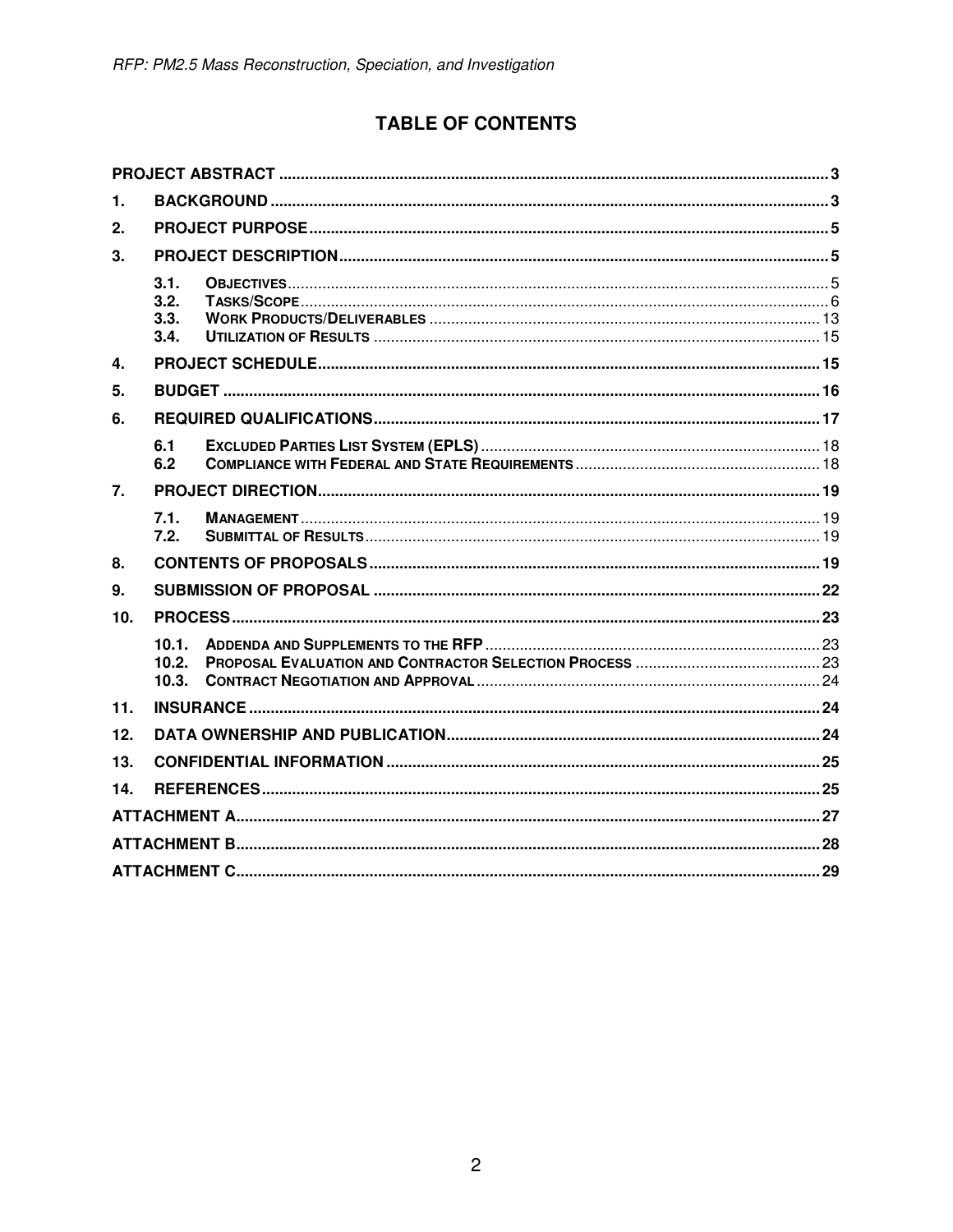#### **REQUEST FOR PROPOSAL for PM2.5 MASS RECONSTRUCTION, SPECIATION, AND INVESTIGATION**

# **PROJECT ABSTRACT**

This project involves assessing the chemical composition of PM2.5 samples through mass reconstruction and speciation in order to improve the understanding of the sources that contribute to unhealthful particulate matter air pollution in the San Joaquin Valley Air Basin. The project's main tasks are the following:

- Evaluate existing PM2.5 mass reconstruction assumptions and develop new assumptions utilizing published literature and informed or verified by filter analysis. Upon authorization by the Study Agency, the updated assumptions will be used in subsequent analysis.
- Assess the practicality and limitations of using PM2.5 Beta Attenuation Mass (BAM) monitor filter tapes for speciation purposes. If authorized by the Study Agency as based on the foregoing assessment, develop a standard operating procedure (SOP) for using BAM filter tapes for routine speciation.
- Install, operate, and maintain a PM2.5 filter-based sampler for three months at the Tranquillity air monitoring site in rural Fresno County. The sampler will collect samples every three days, in accordance with established air monitoring schedules.
- Speciate up to 300 PM2.5 samples including those collected by the San Joaquin Valley Air Pollution Control District (District), those from the Tranquillity site, and BAM filter tapes provided by the District. Speciation analysis may be conducted by standard methods or by cost-effective, innovative approaches.
- Use the new mass reconstruction assumptions and new speciation data to compare and contrast the PM2.5 compositions at the new speciation sites, and at four San Joaquin Valley sites that currently have routine speciation.

Current funding for this project is \$270,500, and the project – including final reporting should be completed by June 2012. Analysis will be limited to San Joaquin Valley sites and filters; however, the Study Agency may consider amendments to this program of work for additional years or geographic areas of study should supplemental funding be acquired.

# **1. BACKGROUND**

State and federal air quality standards for particulate matter (PM) are consistently exceeded throughout central California, adversely affecting the health and quality of life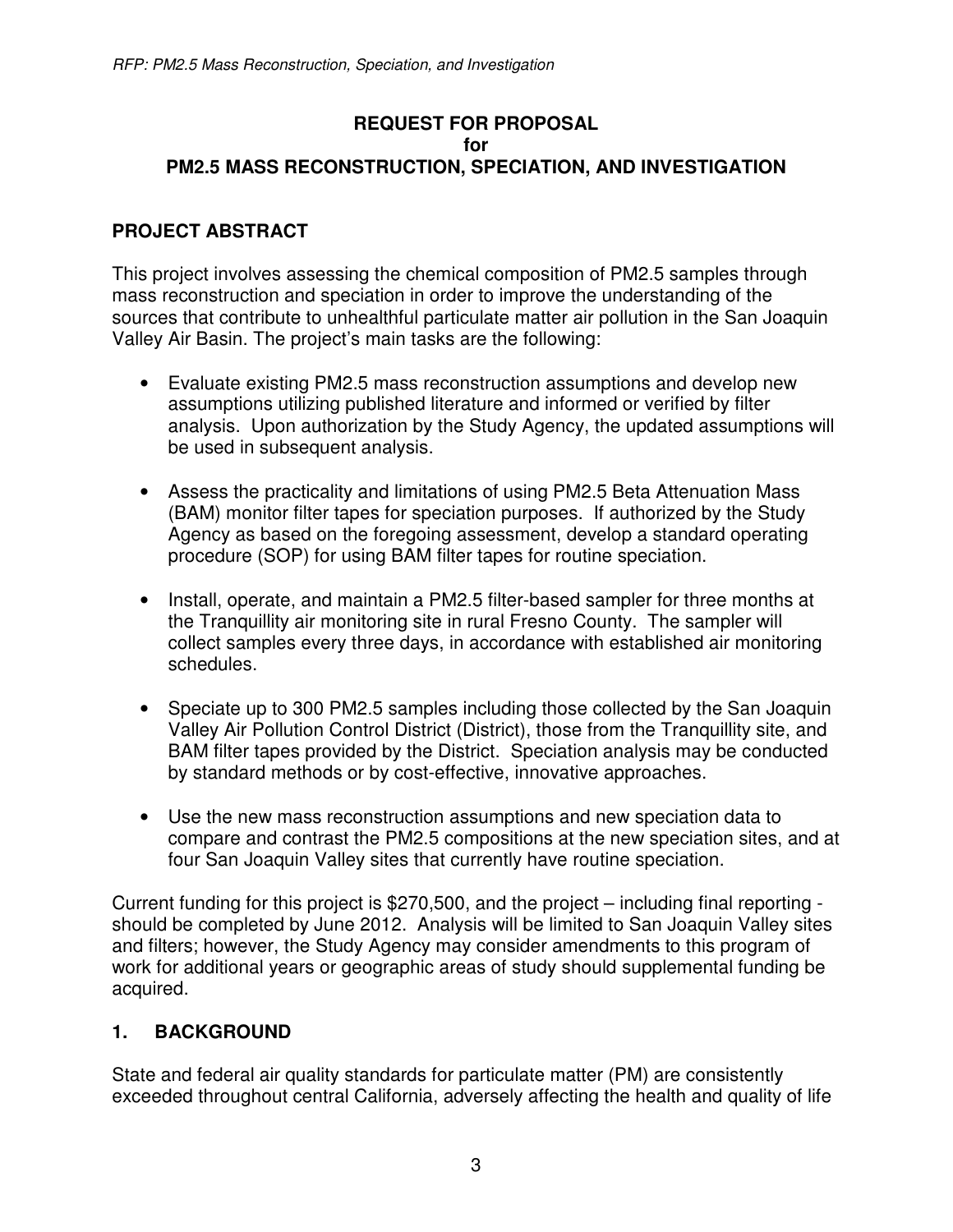of more than 10 million people living in the region. Particulate matter pollution also affects crop yields, causes material damage, and reduces visibility. The federal Clean Air Act requires the State of California and California's air districts to adopt air pollution control measures and achieve emission reductions to attain the national air quality standards for particulate matter smaller than 10 microns in diameter (PM10) and for particulate matter smaller than 2.5 microns (PM2.5). Plans to improve air quality and provide attainment of the standards must have an effective distribution of controls among the various contributing sources, and therefore rely on a sound understanding of the local and regional sources of air pollution. Current understanding is limited on how much various source types contribute to direct PM2.5 emissions and to formation of secondary particulates in the atmosphere.

To improve the understanding of the various source contributions to ambient PM2.5 concentrations, the San Joaquin Valleywide Air Pollution Study Agency (Study Agency) is issuing this Request for Proposal (RFP) as part of the California Regional PM10/PM2.5 Air Quality Study (CRPAQS). CRPAQS is a multi-year program of meteorological and air quality monitoring, emission inventory development, data analysis, and air quality simulation modeling designed to 1) provide an improved understanding of emissions and dynamic atmospheric processes that influence particle formation and distribution and determine the contributing sources of high PM10 and PM2.5 concentrations; 2) develop and demonstrate methods useful to decision makers in formulating and comparing candidate control strategies for attaining the federal and State PM10/PM2.5 standards in central California; and 3) provide reliable means for estimating the impacts of PM10/PM2.5 control measures on visibility, air toxics, and acidic aerosols and on attainment strategies for other regulated pollutants. The CRPAQS domain covers all of central California and most of northern California. The domain includes the San Joaquin Valley, the San Francisco Bay Area, and the Sacramento Valley.

The sponsor of this project, the Study Agency, is a joint powers agency whose purpose is to combine financial contributions from the private and public sectors to fund scientific research on PM and ozone air quality in central California. These studies are collectively known as the Central California Air Quality Studies or CCAQS. The Study Agency's decision-making body is a Governing Board consisting of one supervisor from each of the eight counties in the San Joaquin Valley. The Study Agency manages the finances of CCAQS, and relies on the CCAQS Policy Committee (state, federal, and district air agency staff; and public- and private-sector stakeholders) to provide guidance on the objectives and funding levels of Study Agency projects. The staff of San Joaquin Valley Air Pollution Control District (SJVAPCD) provides financial and legal services to the Study Agency, while the California Air Resources Board (ARB) staff provides coordination for the CCAQS Policy Committee. CCAQS projects are typically carried out by contractors who are coordinated and managed by the staff of the ARB and SJVAPCD.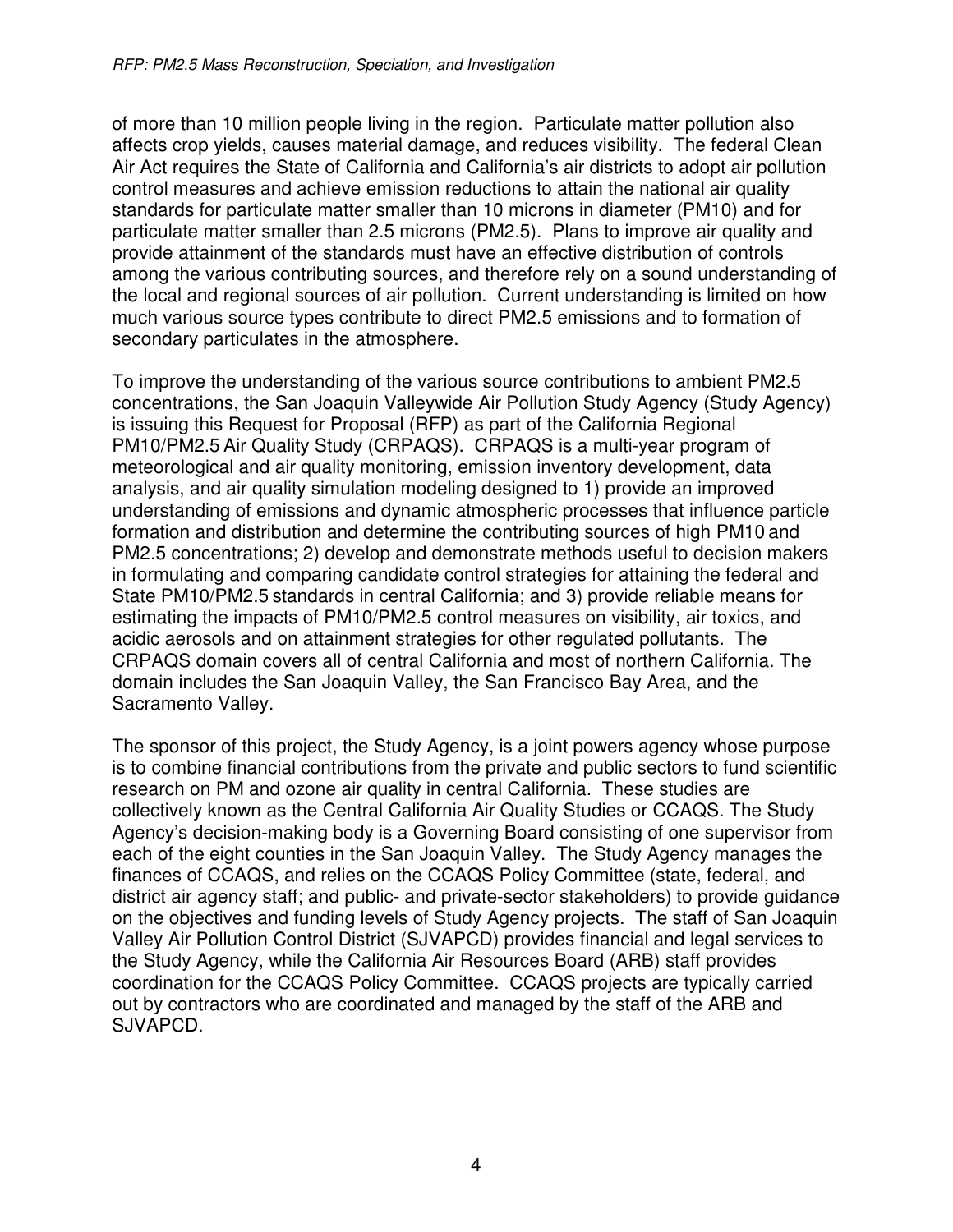# **2. PROJECT PURPOSE**

This project is intended to improve the understanding of the chemical composition and the sources of the San Joaquin Valley's ambient particulate matter. This improved understanding will contribute to improved analysis in upcoming attainment plans, allow for refined control strategies, and provide data for future studies focused on the physiological impacts of various components of PM2.5.

This project will evaluate the assumptions for mass reconstruction for PM2.5 so that efforts to identify source origins are as accurate as possible. Incorrect identification of source origins may result in decreased effectiveness particulate matter control strategies, and may waste resources on unneeded controls.

This project will investigate if it is possible to reliably speciate PM2.5 samples collected on the continuous tape of a Beta Attenuation Method (BAM) monitor. Depending on the results of the investigation, the project would then develop a methodology for ongoing implementation. Using real-time BAM monitors to collect PM2.5 speciation samples could expand the number of monitoring sites that can be analyzed, providing a better regional evaluation of variations throughout the CRPAQS domain.

The project will also generate and evaluate PM2.5 samples at urban and rural monitoring sites where samples are not being routinely speciated by the ARB. While there is expected to be a high degree of commonality among source contributions at the region's urban sites, this project will assess how urban sites differ so that control efforts implemented on a regional basis can be evaluated for their benefit throughout the domain and can be adjusted to assure maximum effectiveness. The evaluation of rural sites serves a similar purpose: evaluating how much the rural sites are dominated by urban sources and how much rural sources contribute to observed particulates will improve the understanding of the effectiveness of rural control strategies.

# **3. PROJECT DESCRIPTION**

This project involves a variety of types of work including PM2.5 mass reconstruction, chemical analysis of PM2.5 filters, assessment of a potential new method for collecting PM2.5 samples for chemical speciation, assessing the emission sources contributing to urban and rural PM2.5 samples, and the operation of a PM2.5 monitor.

# **3.1. Objectives**

This project should be completed by end of June 2012, and the objectives are summarized below. As currently funded, this project will be limited to San Joaquin Valley sites; however, the Study Agency may consider amendments to this program of work for additional years or geographic areas of study, should supplemental funding be provided at a later date.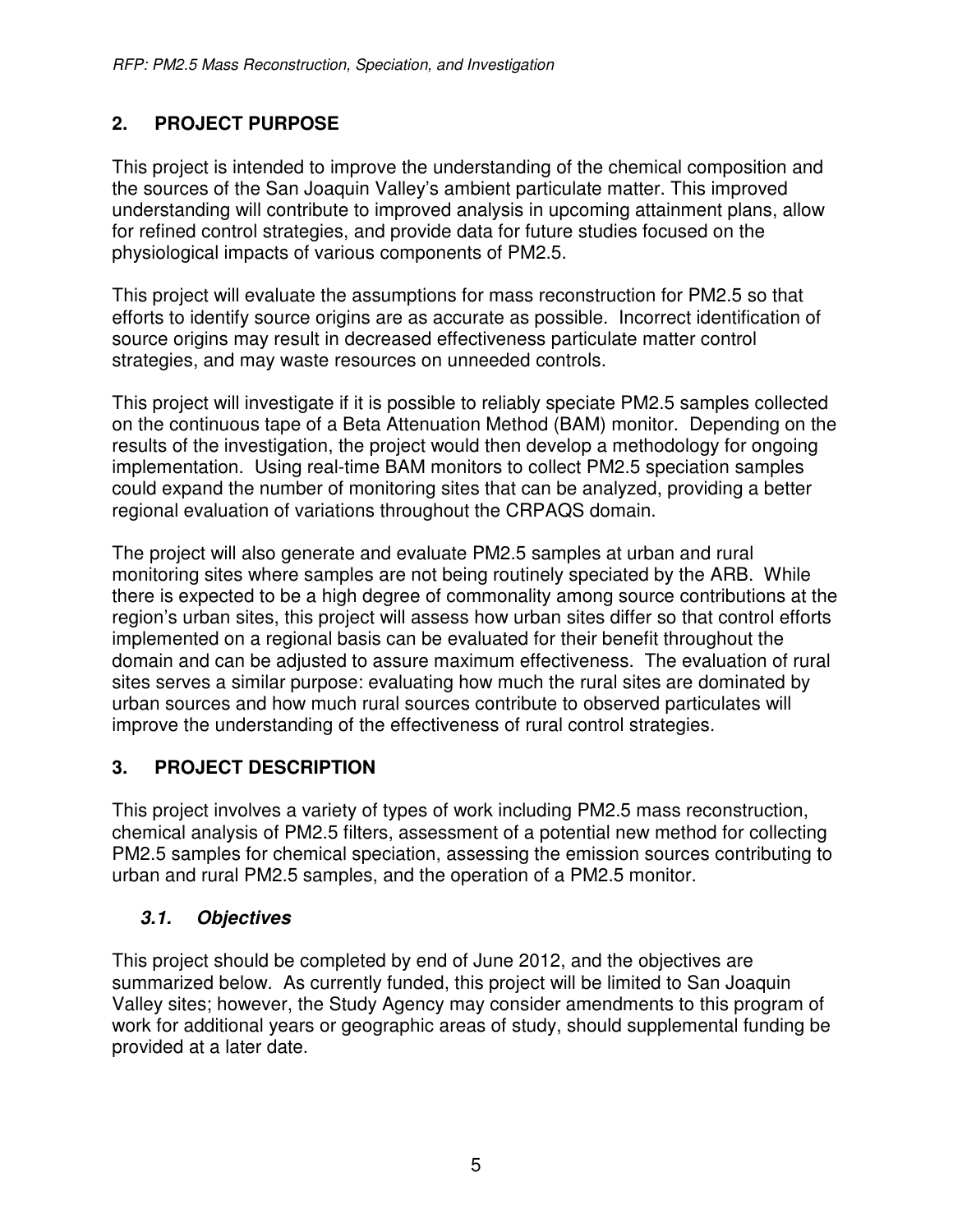A responding Proposal should include commitment to perform the tasks identified in Section 3.2, and provide:

- 1. An updated methodology for PM2.5 mass reconstruction, including a set of assumptions and formulae appropriate for urban and rural sites in the San Joaquin Valley.
- 2. An assessment of, and possibly a standard operating procedure (SOP) for using PM2.5 BAM filter tape media for PM2.5 speciation samples.
- 3. Installation and three months of operation (e.g., sample preparation and collection, maintenance and repair, removal) of a PM2.5 filter-based speciation sampler at the District's Tranquillity air monitoring station.
- 4. Analytical results of the speciation of up to 300 PM2.5 samples. If a SOP is established, up to 100 of the total samples to be analyzed may be from PM2.5 BAM filter tapes.
- 5. Results from the application of the updated mass reconstruction assumptions (Task 1) to the new speciation data (Task 4).
- 6. A final report that fully documents all of the above, and includes the following:
	- a. A comparison of PM2.5 sample speciation results among urban and rural locations.
	- b. A comparison of newly-generated speciation data with data collected from the existing speciation network sites operated by the Air Resources Board.
	- c. An assessment of the mass capture efficiency of the revised methodology for PM2.5 mass reconstruction.

Once the program of work has been agreed to and initiated, the contractor must seek approval of the Study Agency Project Manager prior to recommending or implementing any changes to the proposed project. While conducting the project, additional data collection by the contractor beyond the specified program of work must remain within the authorized budget.

# **3.2. Tasks/Scope**

# **3.2.1. Task 1: Mass Reconstruction Assumptions**

# **Technical Background**

The current calculation methods for reconstruction of PM2.5 mass needs to be examined for potential revision and technical updates.<sup>1, 2, 3</sup> Currently, the same generic formula and assumptions are being used for both PM10 and PM2.5 mass reconstruction. This formula has not been revised since the mid 1990s.<sup>4, 5</sup> Recent scientific journal publications report considerable variation in the overall fine mass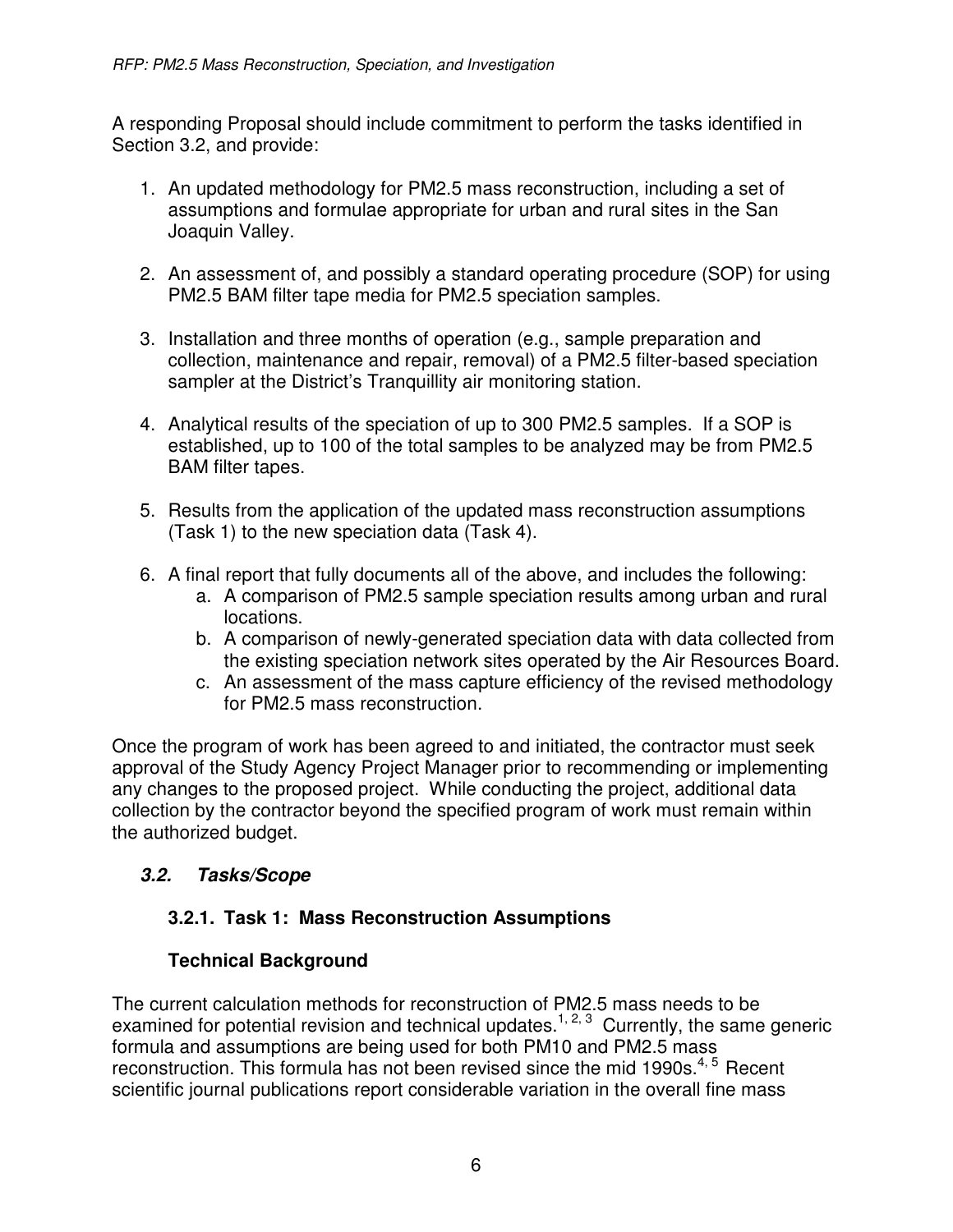concentration ratios due to variability of subcomponents (organic mass/organic carbon ratio, metals, and ions).<sup>1, 2, 3, 6</sup> Thus the reconstruction of the overall fine mass concentration ratios varies considerably. The PM10 and PM2.5 variability of the subcomponents have been shown to correlate with multiple factors including the proximity to marine influence, aridity, season, monitoring site location, and biogenic source contributions.<sup>6-12</sup>

PM10 and PM2.5 mass reflect different contributing source origins and should require specific assumptions appropriate to the particle size range. For example, measured PM10 emission rates from a motor vehicle tunnel (in Milwaukee) ranged from 38.7 to 201 mg  $km^{-1}$  and were composed mainly of organic carbon (OC, 30%), inorganic ions (sulfate, chloride, nitrate, ammonium, 20%), metals (19%), and elemental carbon (EC, 9.3%).<sup>9</sup> PM10 metal emissions were dominated by crustal elements silicon, iron, calcium, sodium, magnesium, aluminum, and potassium. Elements associated with tailpipe emissions and brake and tire wear, were copper, zinc, antimony, barium, lead, and sulfur. Metals emitted in PM2.5 were lower (11.6% of mass) than crustal metals.<sup>9</sup> The smaller metals fraction is indicative that the PM2.5 metals are not fully oxidized and therefore have less mass than metals from soils found in PM10. Much of the oxidized metal is in the coarse particle range and not the fine range, thus using PM10 standard mass reconstruction formulas for PM2.5 will overstate the contribution of oxidized metals. This will also reduce proper source identification in Chemical Mass Balance (CMB) and similar evaluation approaches.

Seasonal differences in the PM2.5/PM10 ratio are not reflected in current mass reconstruction methods either. It has been shown that the mean California PM2.5/PM10 ratio (1980-2007 data collected from multiple sources, calibrated, standardized, and statistically corrected) tended to be greatest during the months of November through January and lowest during the months of May through September.<sup>6</sup> It was concluded that this seasonal variation is due to higher concentrations of coarse PM (PM10 – PM2.5) during the drier months and from higher concentrations of ammonium nitrate during the cooler months.

Regional, area, or site-specific mass reconstruction assumptions may be required to improve the quality of source identification. Large inter-site variation has been shown to exist, therefore the use of generic fine mass reconstruction ratios may be inappropriate across sites; although when the PM2.5 mass concentrations were regressed against PM10 mass concentration by site and month, the reported correlation was high<sup> $\overline{6}$ </sup>. The wide variations in climate, soil type, biogenic diversity, and density and variations in major source types throughout the San Joaquin Valley may require area or site specific assumptions to improve mass reconstruction and source identification.

#### **Work Elements**

This task requires the contractor to review existing PM2.5 mass reconstruction assumptions and available literature and develop San Joaquin Valley seasonal and siteappropriate PM2.5 mass reconstruction ratios with greater spatial and temporal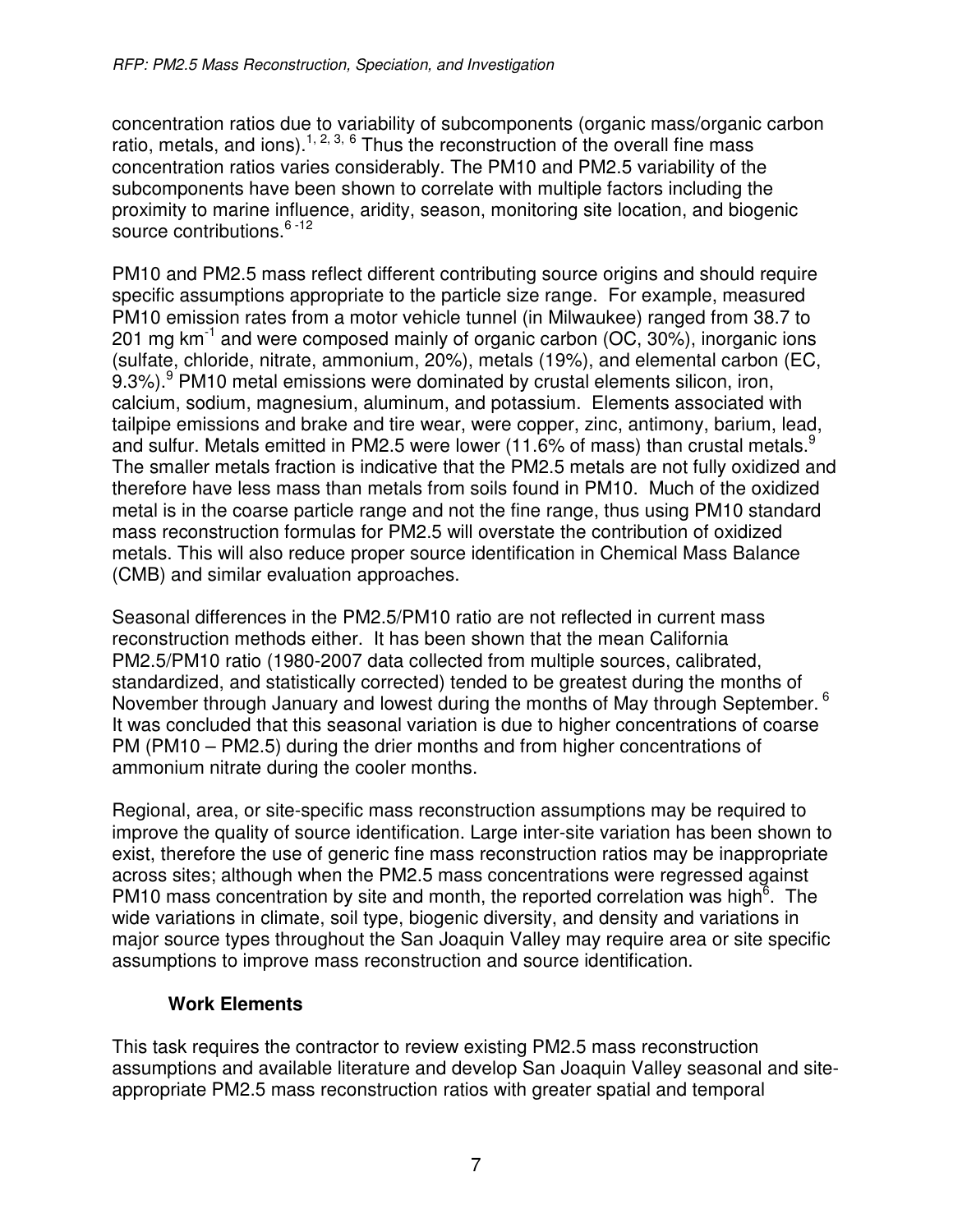resolution than is currently in use. The Proposal must include a workplan for this task and indicate strong knowledge and ability to perform this task. The methodology proposed for improving mass reconstruction must utilize processes, procedures, and/or analyses demonstrated to have acceptable reproducibility, reliability, and precision.

Mass reconstruction components should include all of the following or justify why any of these must be omitted. The Proposal should provide a recommendation and reasons as to whether the following assessments are included or excluded from their Proposal:

- 1. Carbon: organic carbon, elemental carbon, polycyclic aromatic hydrocarbons, and tracer compounds
- 2. Ions: sulfate, chloride, ammonium, and nitrates including peroxyacetyl nitrate (PAN), or their components and tracer compounds; these are important with regards to health effects
- 3. Soil component metals: silicon, aluminum, iron, calcium, magnesium, potassium, sodium, zinc, nickel, copper, and their oxidized states, or any soil components or tracers that may significantly contribute to and indentify PM2.5
- 4. Anthropogenic source metals from tire and brake wear: iron, titanium, copper, barium, molybdenum, zinc, nickel, copper, and zirconium and their oxidized states, or any anthropogenic source components or tracer compounds that may significantly contribute to and/or identify PM2.5
- 5. PM2.5 biogenic sources: spores and endotoxins correlated to barium, calcium, iron, zinc, potassium, silicon; and coarse and fine sugars (arabinose, fucose, galactose, glucose, mannose, rhamnose, and xylose), levoglucosan, or any biogenic source components or tracer compounds that may significantly contribute to and/or identify PM2.5

At the conclusion of the task, the contractor will provide the Study Agency Project Manager a report documenting the updated mass reconstruction methodology, assumptions, and formulae. Upon approval by the Project Manager, the contractor will use the updated methodology in new speciation estimates in Task 5.

# **3.2.2. Task 2: Use of BAM Filter Tapes for PM2.5 Speciation**

# **Technical Background**

Currently, ARB uses four filter-based PM2.5 monitors in the San Joaquin Valley to generate samples for regular speciation, in order to characterize ambient particulate concentrations for the entire San Joaquin Valley. Recent changes in the Valley's air monitoring network design and changes in instrument selection for particulate monitors have led to a decrease in the number of filters available for traditional speciation methods. The switch to BAM monitors has been the result of a very strong need for real-time PM2.5 data, and the fact that these monitors require far fewer technician trips over the course of a year. The BAM's continuous filter tape has not yet been used to evaluate the components of the PM2.5 mass detected by the real time instrument.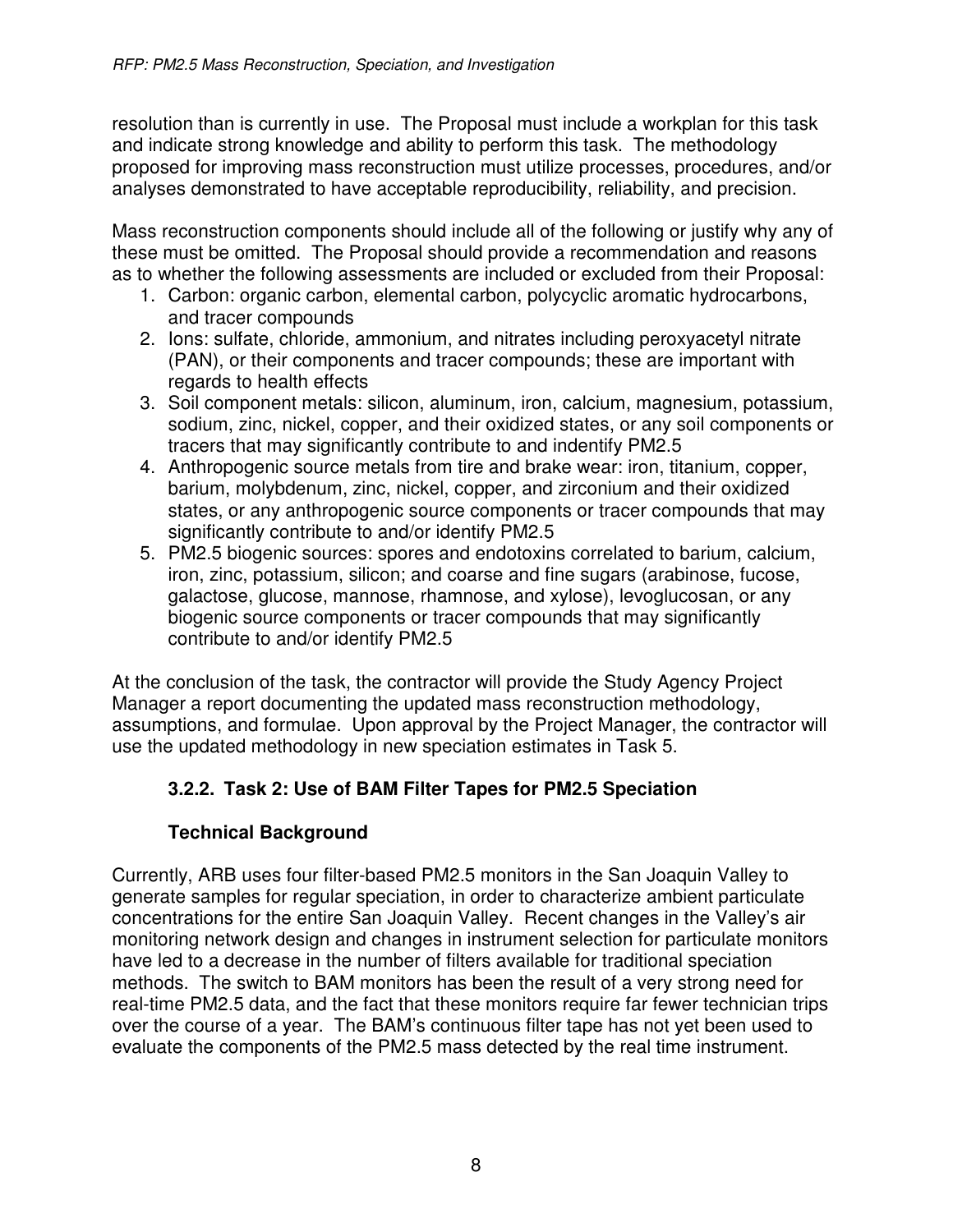Variations between monitors for the observed PM2.5 concentrations indicate that there are differences between sites that should be further investigated to ensure that the causes of these differences are understood, and that the strategies to reduce PM2.5 are effective for all sites. Additionally, exceptional events are detected as impacting these monitors but the determination of the extent to which the exceptional event dominated the observed mass is difficult to establish without filter evaluation. The differences detected by BAM hourly monitors do provide a potential filter media for evaluation; however, speciation of such samples has not to our knowledge been attempted or evaluated for the usefulness of the data obtainable from such analysis.

The filter tape for a BAM device is spooled into a cassette after the hourly reading has been obtained from the filter target. The collection of filter targets in a cassette without prompt removal for analysis is not ideal for high precision assessment, but the data may be suitable for site characterization and evaluation of many events. The filters are exposed to each other and to potential loss of sample from a variety of physical parameters while in the cassette; however, it may be possible to provide sufficient data from speciation of the mass on selected targets that such data will still be useful.

Identified technical issues:

- Identification of sources affecting a site would not be affected by cross contamination between filter targets; therefore, cross contamination within the cassette does not result in a degradation of the desired data
- Loss of mass may be determined by comparison to the BAM hourly readings to establish whether there has been significant loss. Seasonal influences such as equilibrium losses of nitrate may cause divergence of values to be significant for some circumstances; however, the technique may still be valuable for determination of other contributing sources even during such events.
- Some methods may include the filter media itself in the analysis and the contribution to species provided by the filter media must be subtracted by analysis of blank filter targets. Since there is variation between targets, a degree of uncertainty will remain and should be assessed. This may contribute to the establishment of lower concentration limits that should not be evaluated.
- Evaluation of 24 filter targets which are collected during a day may be an excessive approach, particularly if many of the hours have a low observed value or are very consistent in observed value. The results of this project are expected to identify methodology for selection of the number of targets to analyze to characterize PM2.5 sources of significance for an event or day and what minimum BAM mass reading of concentration should be used as a benchmark for filter target selection for speciation analysis.
- Visual examination of some high concentration BAM targets has revealed targets that do not appear much different than a blank. This may be either to sources which lack pigment or may be due to sample loss in the cassette. This indicates that visual screening of the BAM filter tape is not adequate for sample target selection.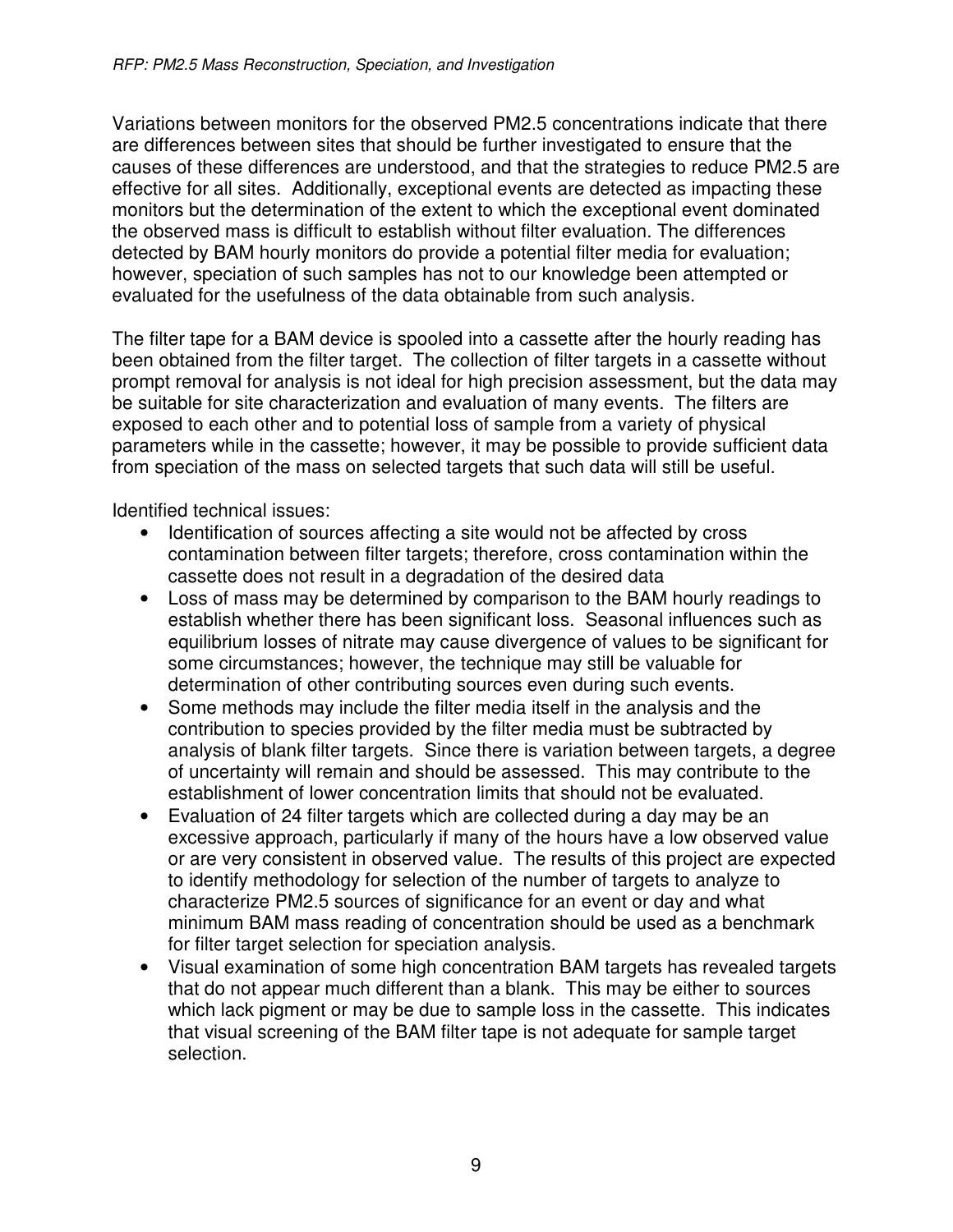# **Work Elements**

- Evaluate the technical problems identified above and any others associated with using BAM filter tapes for PM2.5 speciation. Develop a preliminary methodology for speciation of PM2.5 BAM filter tapes, addressing and correcting for the identified issues, and incorporating the list of chemical assessments in Task 3. The methodology should consider whether it is necessary to evaluate all 24 samples for a day or only those with BAM readings above a minimum value.
- Test the preliminary methodology by applying it to BAM filter tapes provided by the SJVAPCD. Based on the testing, develop an overall assessment of the potential for BAM filter tapes to generate reliable, accurate speciation data, and include estimations of material loss, an assessment of the potential for cross contamination between samples, and any other technical issues encountered or considered. Provide a report to the Study Agency Project Manager documenting the effort undertaken on this task, and the potential for the use of BAM filter tapes for PM2.5 speciation.
- If authorized by the Study Agency Project Manager based on report prescribed above, prepare a standard operating procedure (SOP) for PM2.5 BAM filter tape speciation analysis. The SOP may be used for Task 3. The contractor should also develop a cost proposal for speciating BAM samples representing 100 sitedays as part of Task 3.

The results of this task are expected to establish criteria for evaluation of BAM filter tapes which may include minimum concentrations for which the analysis is technically defensible, uncertainties associated with the sample analysis methodology, and identification of particulate types that are particularly vulnerable to loss in the cassette.

# **3.2.3. Task 3: Rural Site Monitor Operation**

The contractor will be responsible for establishing and operating a filter-based PM2.5 speciation sampler at the San Joaquin Valley Air Pollution Control District's Tranquillity air monitoring site from November 2011 through February 2012, and then removing the equipment at the end of the monitoring period. The contractor will need to provide the ground-level PM2.5 sampler, any needed support structure, and cables for power. The sampler will need to meet California Air Resources Board (ARB) specifications for PM2.5 speciation samplers, and will need to be operated in accordance with ARB standard operating procedures. For this task, the contractor will also be responsible for preparing, collecting, handling, and shipping the filters to the laboratory where the analysis will be conducted in accordance with Task 4. The contractor will be responsible for preparing a brief report on the sampling campaign, including the operational specifics, the number of samples taken, and any issues encountered.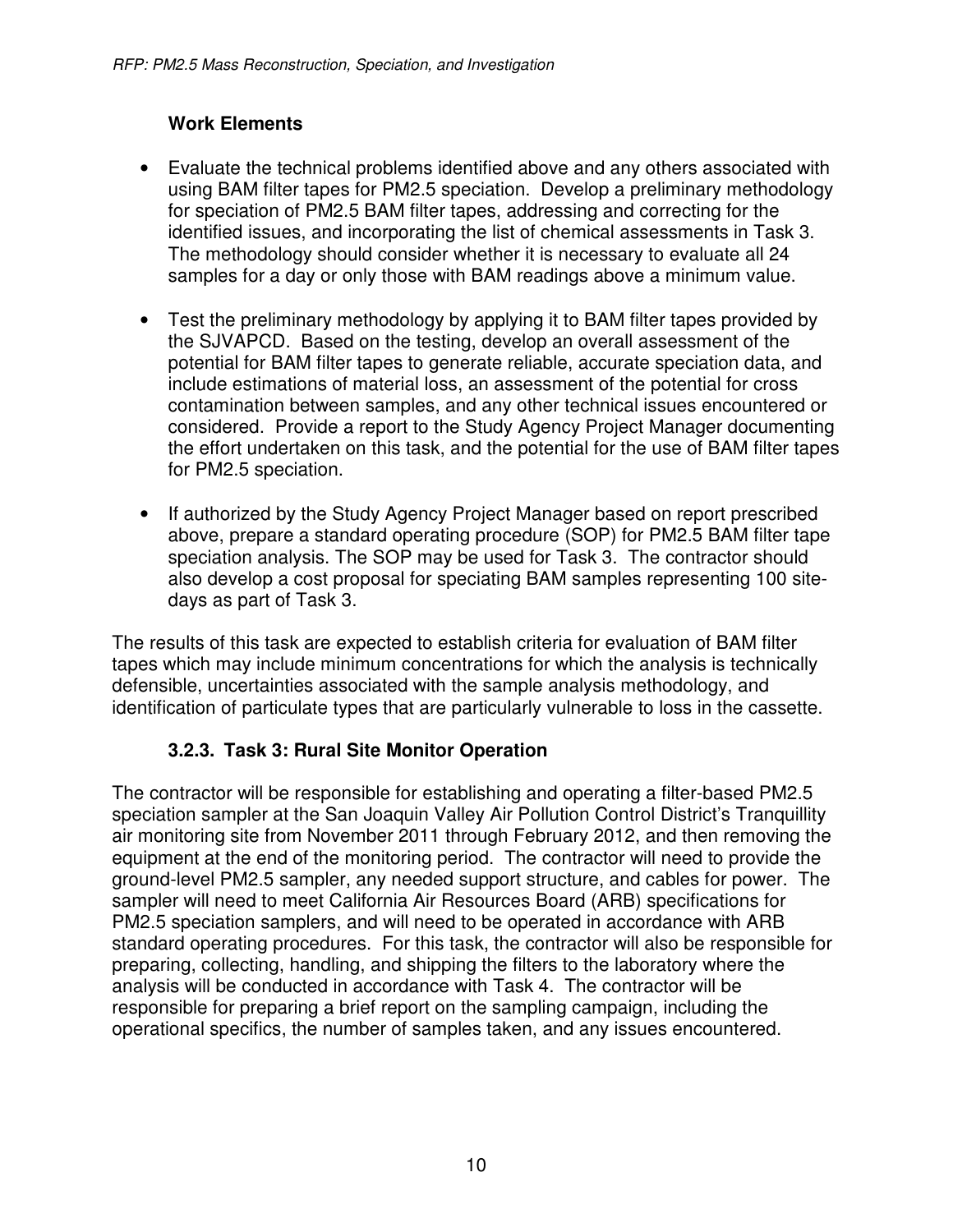# **3.2.4. Task 4: Speciation of PM2.5 Filters**

### **Work Elements – Test Methods**

The Proposal should identify the analytical methods to be used to identify species on PM2.5 filter samples. Methods are not constrained to EPA methodology but should be demonstrated as reliable with a high degree of precision and detection accuracy. The Proposal should suggest methods that would be most illuminating for identification of PM2.5 constituents and source origins or that could provide the same data with less cost. Innovative approaches that obtain the required data with less expensive methods will be considered as a positive aspect of a proposal unless the alternative methods sacrifice capability to differentiate source origin or differences between urban and rural sites. A Proposal recommending more expensive test methods will be considered on its merits if there is good justification for how the more expensive testing will provide greater capability or precision in source identification or site contrast and comparison.

The Proposal should recommend which analyses they propose to conduct to retrieve an effective data set to meet the purpose and objectives. The Proposal's cost estimate and discussion should outline the benefits and limitations of each analytical method given the funding limitations and analysis goals. The Proposal should include a recommendation and reasons as to whether the following assessments are included or excluded from the Proposal:

- 1. Particulate mass by weighing
- 2. Inorganic elements
- 3. Organic and elemental particulate carbon
- 4. Water soluble anions
- 5. Water soluble potassium and/or levoglucosan as a wood smoke tracer
- 6. Ammonium, with relationship and quantification in respect to sulfate and nitrate ions and determination or calculation of trapped water associated with nitrate and sulfate particulate
- 7. Low volatility hydrocarbons between C8 and C20

The Proposal should identify any special assessments proposed to provide better identification of contributing sources and any special testing to validate methods and accuracy. If this testing is integral to quality assurance, the cost should be included in the Proposal budget. If additional tests are proposed for additional identification of source attribution, the cost may be reflected as an optional extension to the budget.

Limited special studies with analytic chemistry may also be proposed to identify differences between rural and urban filters. Other studies have reported that organic carbon and metals may differ in mass between urban and rural sites and investigative analysis to identify and assess these or other differences or to support Task 1 will be considered for what they add to the quality of the proposed program. Any proposed special studies should be shown as a separate cost component to allow the Study Agency to adjust the final program of work to conform to the available budget.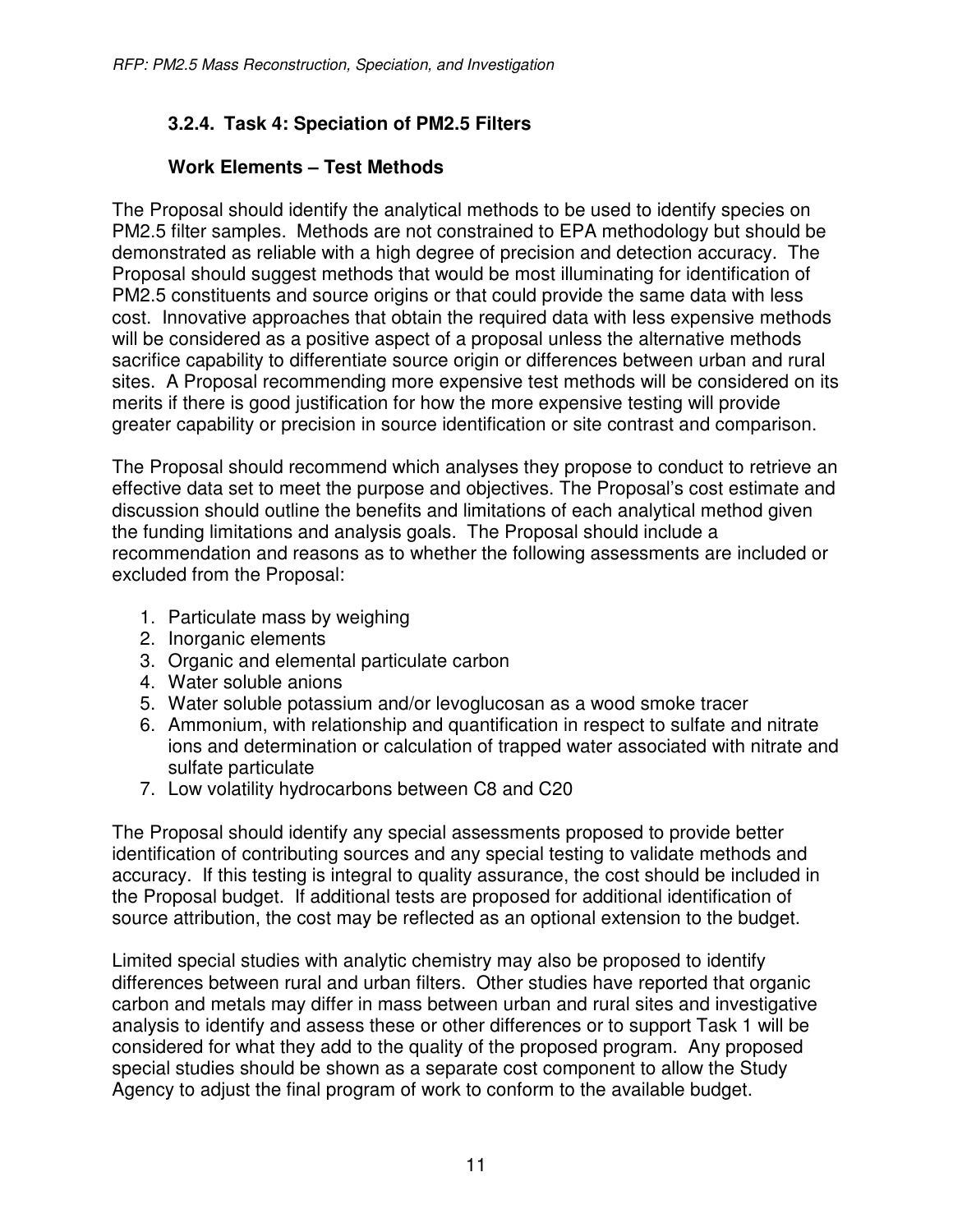The Proposal should also incorporate the potential for analysis of PM2.5 samples using the BAM SOP developed in Task 2. If the BAM filter tape SOP is approved for use, the number of monitoring sites that can be evaluated would increase from three filter-based sites up to 12 BAM sites.

#### **Work Elements – Scope of Analysis**

The goal of this task is to generate speciation data representing approximately 200 urban daily samples and 100 rural daily samples. Samples include archived filters, newly-collected filter samples, and possibly BAM samples. The Proposal should be based on the cost for analyzing in 50-sample increments, filter-based samples (not BAM samples), and a total of 300 filters. Based on the 50-sample unit-cost, the Study Agency may adjust the final program of work and increase or decrease the number of samples to be analyzed to conform to the available budget. The ultimate number of samples to be speciated is dependent on the unit-cost for speciation, and will be determined after the budgets for other tasks have been determined and the amount of funds available for speciation has been identified.

Within this task, the contractor is to:

- Provide quality assurance (QA) of the data resulting from this analysis. A number of replicate filters may be analyzed to ensure precision.
- Create and manage a database to house all of the resulting data from this analysis. This database is to be in the form of a Microsoft Access database (.mdb format), upon which a copy will be delivered to the Project Manager along with the Final Report when the project is complete.

The contractor will receive shipments of archived PM2.5 filters from the SJVAPCD soon after the initiation of the project, and continuing through early 2012. The SJVUAPCD may also provide a limited number of PM10 samples for speciation as part of the total of 300 samples.

# **3.2.5. Task 5: Evaluate and Compare Resultant Speciation Data**

Within this task, the contractor is to

- Summarize the speciation results for each sampled site. Describe any seasonal trends or differences related to known emissions changes or meteorology changes.
- Compare the speciation data among the urban air monitoring sites.
- Compare the speciation data from among the rural air monitoring sites.
- Compare the speciation data from the rural site to that of the urban site.
- Provide any other comparisons that the contractor may feel are of interest or value in understanding PM2.5 formation in the San Joaquin Valley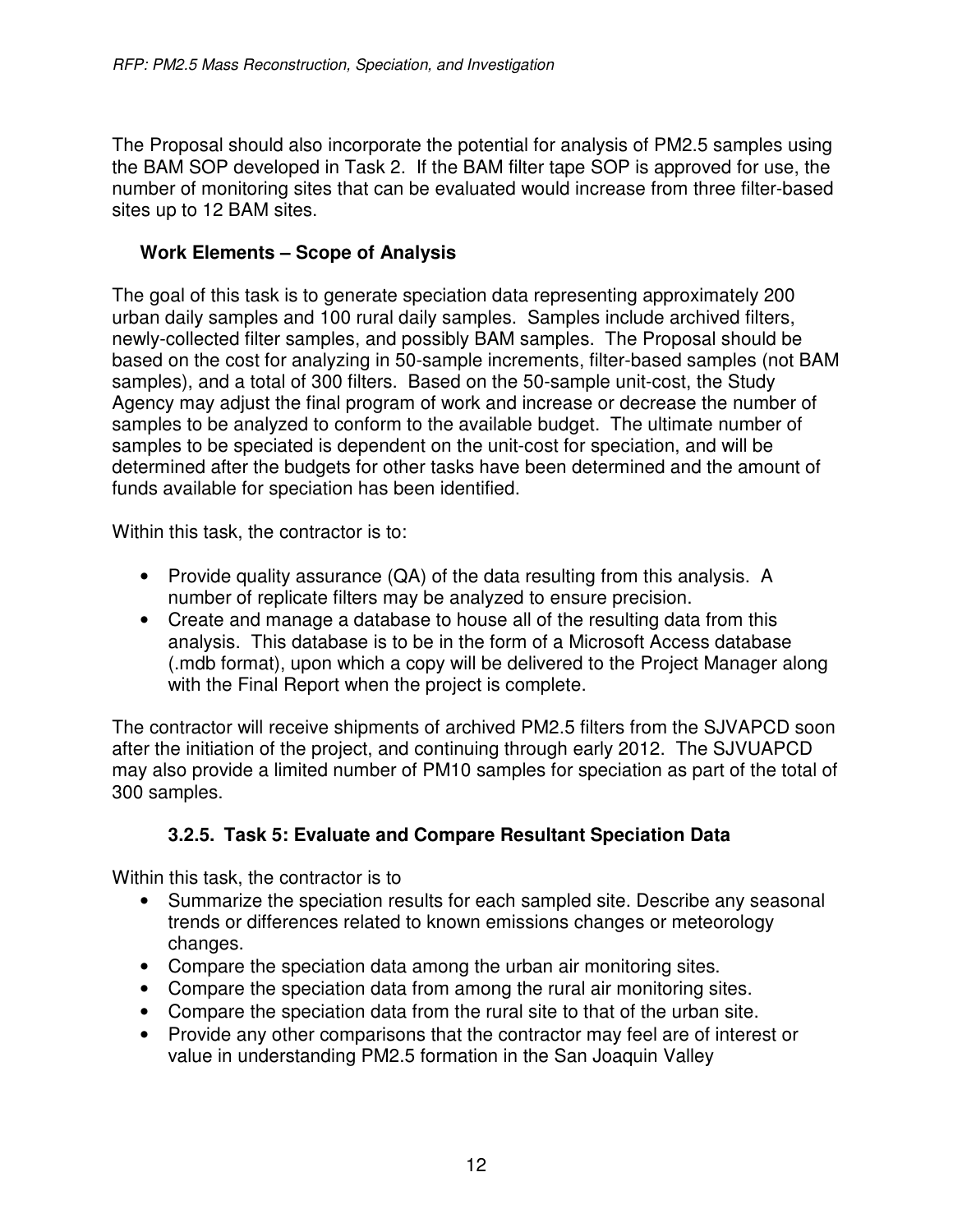# **3.2.6. Task 6: Prepare a Final Report**

After the Study Agency has approved all work for prior tasks, the contractor will provide a Draft Final Report. This report will describe the project approach and methodology and presents the results. The report shall include an executive summary containing an abstract of the project and a summary of key findings, a report on each task undertaken, and

- A comparison of newly-generated speciation data with data collected from the existing speciation network sites operated by the Air Resources Board.
- An assessment of the mass capture efficiency of the revised methodology for PM2.5 mass reconstruction.

After the contractor submits the Draft Final Report, the Study Agency Project Manager will provide comments to the contractor. The contractor will fulfill the Project Manager's requests for supplemental documentation and clarifications in the report and address the Project Manager's comments. The contractor will provide the Final Report within 45 days after receipt of the Project Manager's comments. The Final Report must be complete in providing documentation and results for all required objectives. The Study Agency requires the technical writing to be adequate to clearly explain the processes used to carry out the project. Multiple revisions may be required if the Final Report is not written to the satisfaction of the Study Agency.

# **3.3. Work Products/Deliverables**

**Initial Conference Call:** At the start of the contract period, the contractor will meet with the Project Manager via telephone or in person to discuss the overall plan, details of performing the tasks, the project schedule, items related to personnel or changes in personnel, and any issues that should be resolved before work can begin. The Project Manager may include key personnel of the CCAQS Technical or Policy Committees in this discussion as needed.

**Task Reports:** The contractor will provide written reports to the Study Agency Project Manager upon completion of each of the tasks identified in Section 3.2, and participate in conference calls to discuss the reports. The contents of the reports shall adequately cover the work undertaken and results generated for each task, and shall include:

- Current status of work products and deliverables.
- A budget status summary indicating the percentage expended on the task and explanation for any items that are not in conformance with the submitted project budget (note: Study Agency agreements allow some reallocation of funding resources between tasks during the conduct of the project; however, exceeding the total budget is not authorized)
- A review of the project timeline and justification for any requested revisions to intermediate progress dates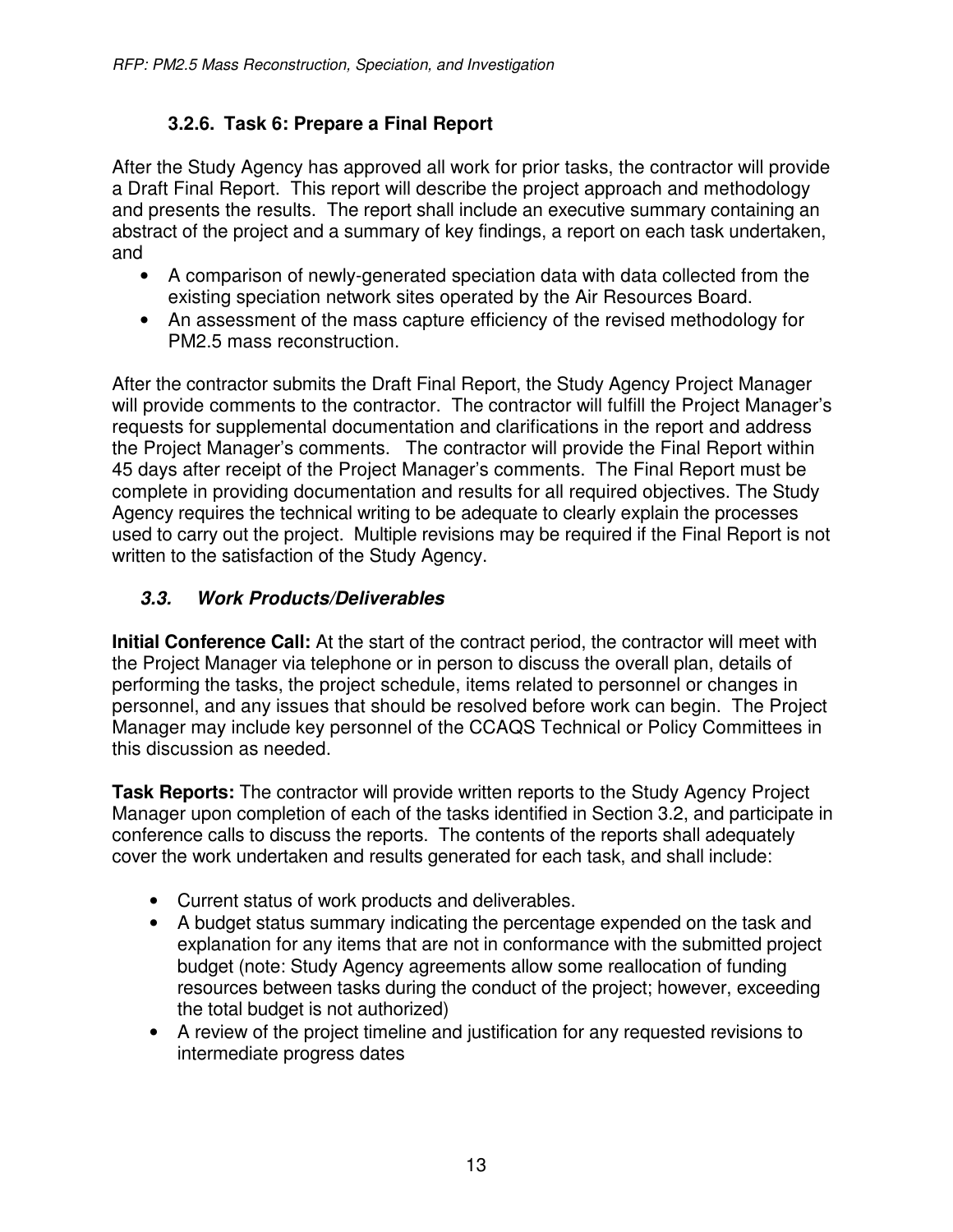**Other Meetings and Deliverables**: When requested by the Project Manager, the contractor shall meet with the Project Manager via telephone to discuss the overall plan, details of task progress, or concerns regarding compliance with required performance objectives or timelines. The Project Manager will notify the contractor in advance of any special topics so contractor may assemble key staff or information to respond. Contractor shall involve in this discussion key project personnel or subcontractors necessary to provide details of task progress. The day before the conference call, the contractor shall email the Project Manager a brief progress report or presentation material that includes:

- Current status of work products and deliverables
- Explanation for any delays in performance
- Justification for any revisions to project budget
- Action items for which the contractor desires direction or approval

The Study Agency may request other interim deliverables. Based on progress reports and preliminary results, the Study Agency may provide direction to contractor to delete or amend objectives and deliverables. Deletion of tasks or deliverables is fully within the authority of the Study Agency; however contractor will be compensated for work already completed on curtailed tasks. The contractor and Program Manager must ensure that any amended deliverables are within the authorized budget for the project. Any extra effort directed by the Study Agency that does not fall within the authorized budget requires formal amendment to the agreement. If the Study Agency determines a need for additional tasks or services not included in the Proposal, the contract may be amended by agreement of both parties to include additional tasks and related costs.

**Electronic File Formats:** The contractor shall provide reports as Adobe PDF documents. Methodology documents and data shall be provided to the Study Agency in the formats of Microsoft Office 2007 Professional software (Word, Excel or Access). Other work products such as databases or modeling files may be delivered in other appropriate file formats, as specified by the Project Manager.

**Draft Final Report and Final Report:** The contractor shall provide the Draft Final Report and Final Report in the electronic file formats specified above. Upon approval of the Final Report by the Study Agency, the contractor shall deliver to the Study Agency five bound copies and one unbound copy of the report incorporating all final alterations, additions and appendices, as well as a copy of the report in the electronic file formats specified above.

**Compensation and Invoices:** The contractor will be paid for each deliverable when the Study Agency deems that the deliverable satisfies the applicable requirements of the contract. Ten percent (10%) of each invoiced payment will be withheld until all work is complete and approved by the Study Agency. The total of payments shall be separated into four invoices:

• Invoice One should reflect costs for Tasks 1 and 2 and be submitted with the Report for Task 2.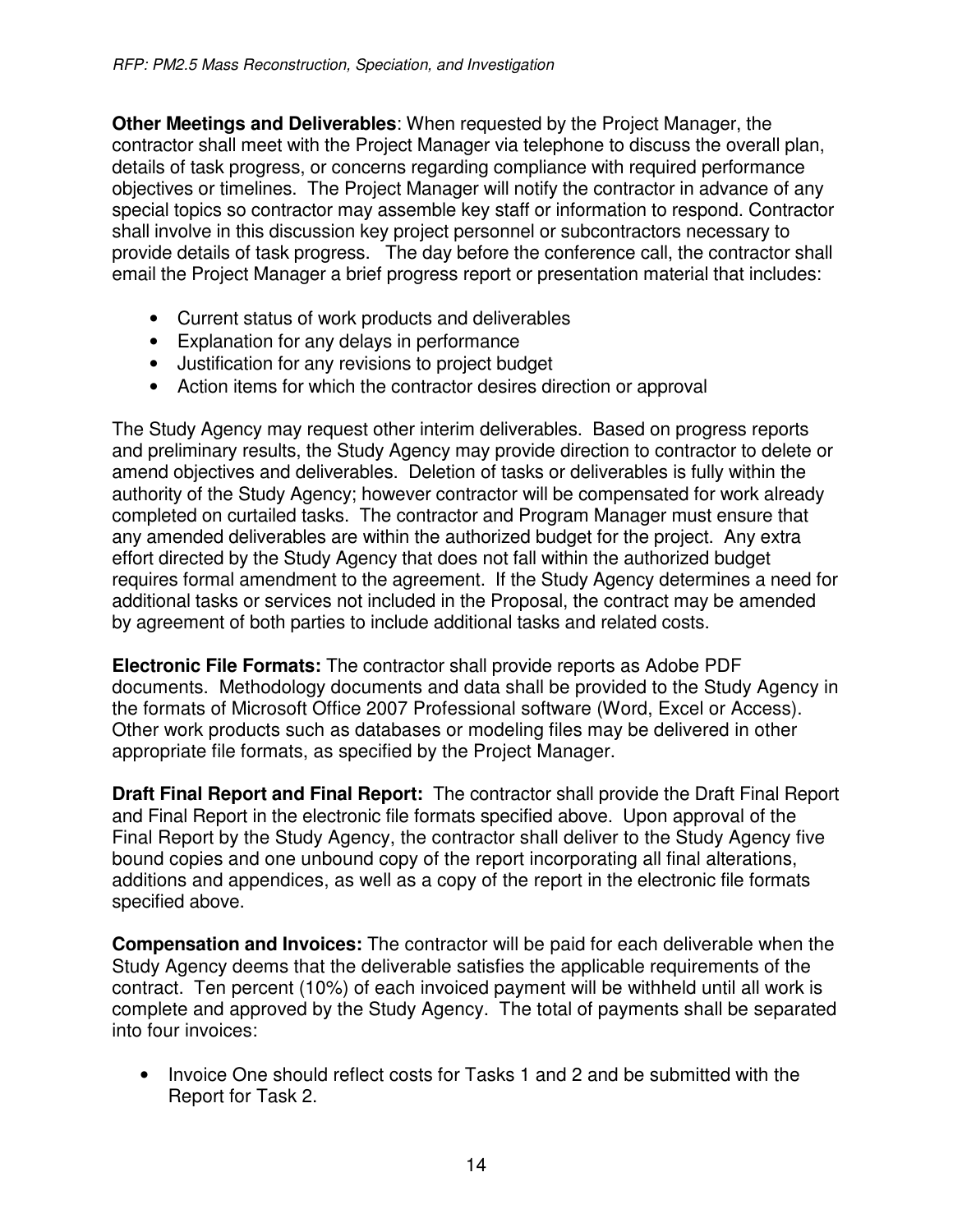- Invoice Two should reflect costs for Tasks 3, 4 and 5, and be submitted with the Report for Task 5.
- Invoice Three should reflect costs for preparing the Draft Final Report and Final Report and be submitted with the Final Report.
- Invoice Four should reflect the 10% retention from all previous invoices and be submitted upon Study Agency approval of the Final Report.

The contractor shall submit invoices in triplicate. Invoices must clearly show the Study Agency contract number.

Additional tasks performed by the contractor or its subcontractors to develop supporting information or analysis, which were not specified in the Proposal, will not be reimbursed without prior written approval from the Study Agency. Unapproved additional tasks are not reimbursable.

# **3.4. Utilization of Results**

The results of this project will be valuable for improving the ability to accurately reconstruct PM2.5 mass, as well as developing a more robust spatial understanding of the differences in PM2.5 species throughout the San Joaquin Valley. Development of a method for speciating PM2.5 BAM filter tapes would improve the spatial understanding of PM2.5 species at additional sites and provide a means of analysis for unusual readings observed in hourly monitors at these sites, at similar sites in other areas of the CRPAQS domain, and in other regions. Results will be valuable in developing attainment plans of current and future PM2.5 National Ambient Air Quality Standards (NAAQS), including Chemical Mass Balance (CMB) modeling. The contractor should consider the intended end-use of the results and provide data suitable for this purpose. The contractor is not authorized to establish restrictions on the release or use of final products by the Study Agency.

# **4. PROJECT SCHEDULE**

The Study Agency intends for the project to be completed according to the following schedule of deliverables. The Study Agency may agree to a different schedule, however, which would be specified in the contract. Compensation will correspond with the submission of task reports and final reports. Table 1 shows the deadlines associated with each task and Figure 1 shows the overlapping nature of the tasks.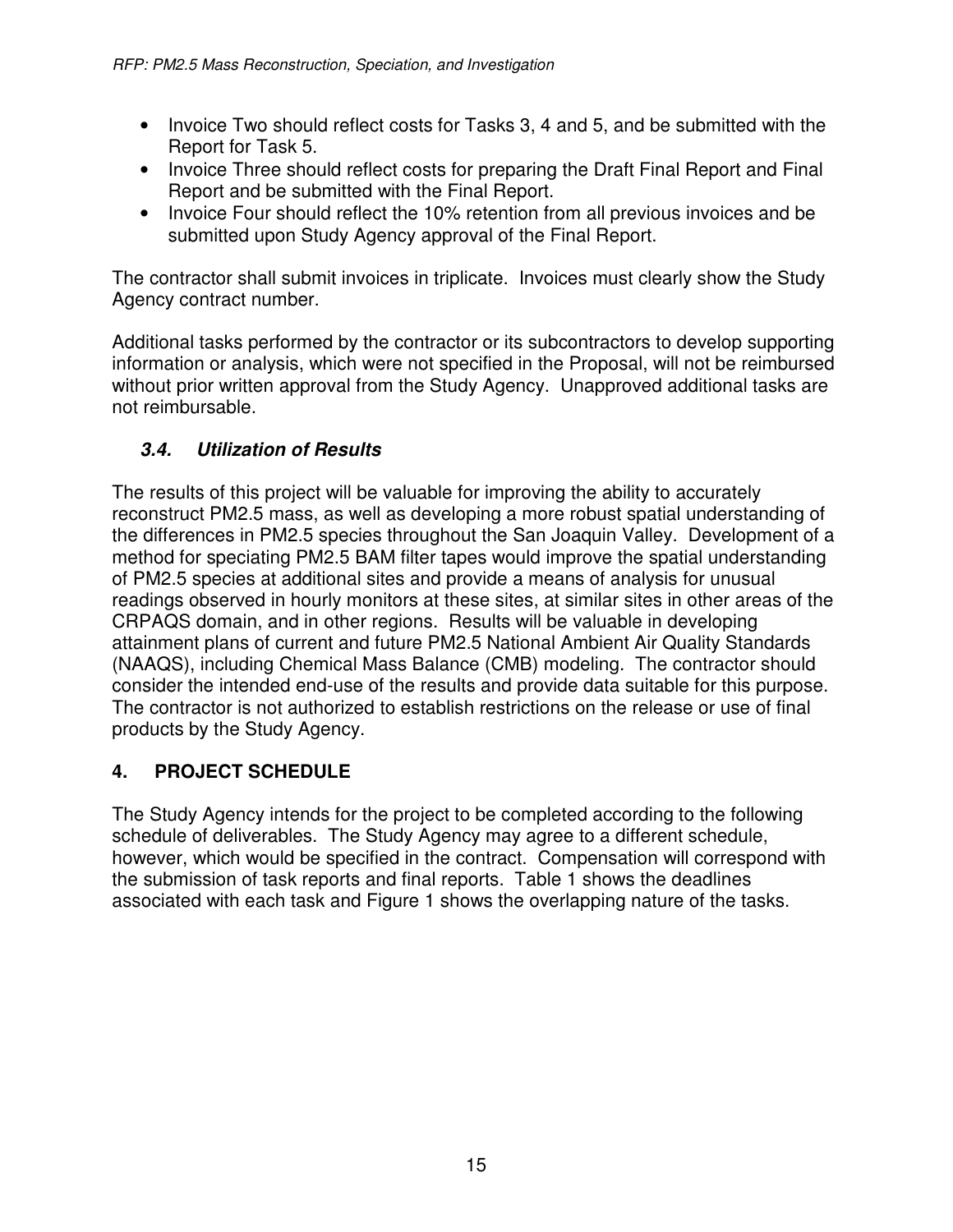#### **Table 1: Project Schedule and Deliverables**

| <b>Action/Work Product</b>   | <b>Approximate Date</b> |  |  |  |  |
|------------------------------|-------------------------|--|--|--|--|
| Release of RFP               | July 11, 2011           |  |  |  |  |
| <b>Deadline for Proposal</b> | August 8, 2011          |  |  |  |  |
| <b>Contractor Selection</b>  | August 9-19, 2011       |  |  |  |  |
| <b>Contract Execution</b>    | September 15, 2011      |  |  |  |  |
| <b>Report for Task 1</b>     | December 31, 2011       |  |  |  |  |
| Report for Task 2            | December 31, 2011       |  |  |  |  |
| Report for Task 3            | February 29, 2012       |  |  |  |  |
| Report for Task 4            | February 29, 2012       |  |  |  |  |
| Report for Task 5            | March 31, 2012          |  |  |  |  |
| <b>Draft Final Report</b>    | April 30, 2012          |  |  |  |  |
| <b>Final Report</b>          | June 30, 2012           |  |  |  |  |

#### **Figure 1: Calendar of Tasks**

|          |                                         | September 2011 | October 2011 | 2011<br>November      | 2011<br>December        | January 2012 | February 2012           | March 2012 | April 2012 | May 2012 | June 2012 |
|----------|-----------------------------------------|----------------|--------------|-----------------------|-------------------------|--------------|-------------------------|------------|------------|----------|-----------|
|          | Execute contract                        | $\star$        |              |                       |                         |              |                         |            |            |          |           |
| Task $1$ | <b>Mass Reconstruction Assumptions</b>  |                | $\star$      | $\mathbf{k}$          | D                       |              |                         |            |            |          |           |
| Task 2   | <b>Evaluate Use of BAM Filter Tapes</b> |                | $\star$      | $\star$               | D                       |              |                         |            |            |          |           |
| Task 3   | <b>PM2.5 Monitor at Tranquillity</b>    |                |              |                       |                         |              |                         |            |            |          |           |
|          | Installation                            |                | $\star$      |                       |                         |              |                         |            |            |          |           |
|          | Operation                               |                |              | $\star$               | $\overline{\mathbf{r}}$ | $\star$      |                         |            |            |          |           |
|          | Equipment removal                       |                |              |                       |                         |              | $\star$                 |            |            |          |           |
|          | <b>Task Report</b>                      |                |              |                       |                         |              | $\overline{\mathsf{D}}$ |            |            |          |           |
| Task 4   | <b>Speciation</b>                       |                |              |                       |                         |              |                         |            |            |          |           |
|          | <b>Archived filters</b>                 |                | $\star$      | $\mathbf{R}^{\prime}$ | $\star$                 |              |                         |            |            |          |           |
|          | Newly collected filters                 |                |              | $\mathbf{k}$          | $\star$                 | $\star$      | $\star$                 |            |            |          |           |
|          | <b>BAM</b> tapes                        |                |              |                       |                         | $\mathbf{k}$ | $\star$                 |            |            |          |           |
|          | <b>Task Report</b>                      |                |              |                       |                         |              | D                       |            |            |          |           |
| Task 5   | <b>Analytical Results</b>               |                |              |                       |                         | $\pm$        | $\star$                 | D          |            |          |           |
| Task 6   | <b>Complete Project Reports</b>         |                |              |                       |                         |              |                         |            |            |          |           |
|          | <b>Draft Report</b>                     |                |              |                       |                         |              |                         | $\star$    | D          |          |           |
|          | <b>Final Report</b>                     |                |              |                       |                         |              |                         |            |            | $\pm$    | D         |
|          | D = Deadline for Task Report            |                |              |                       |                         |              |                         |            |            |          |           |

# **5. BUDGET**

Cost will be a factor in evaluating proposals responding to this RFP. Proposers are directed to provide task-related costs in their proposal budget summary rather than a lump sum amount. Proposals will be evaluated both by comparison of cost for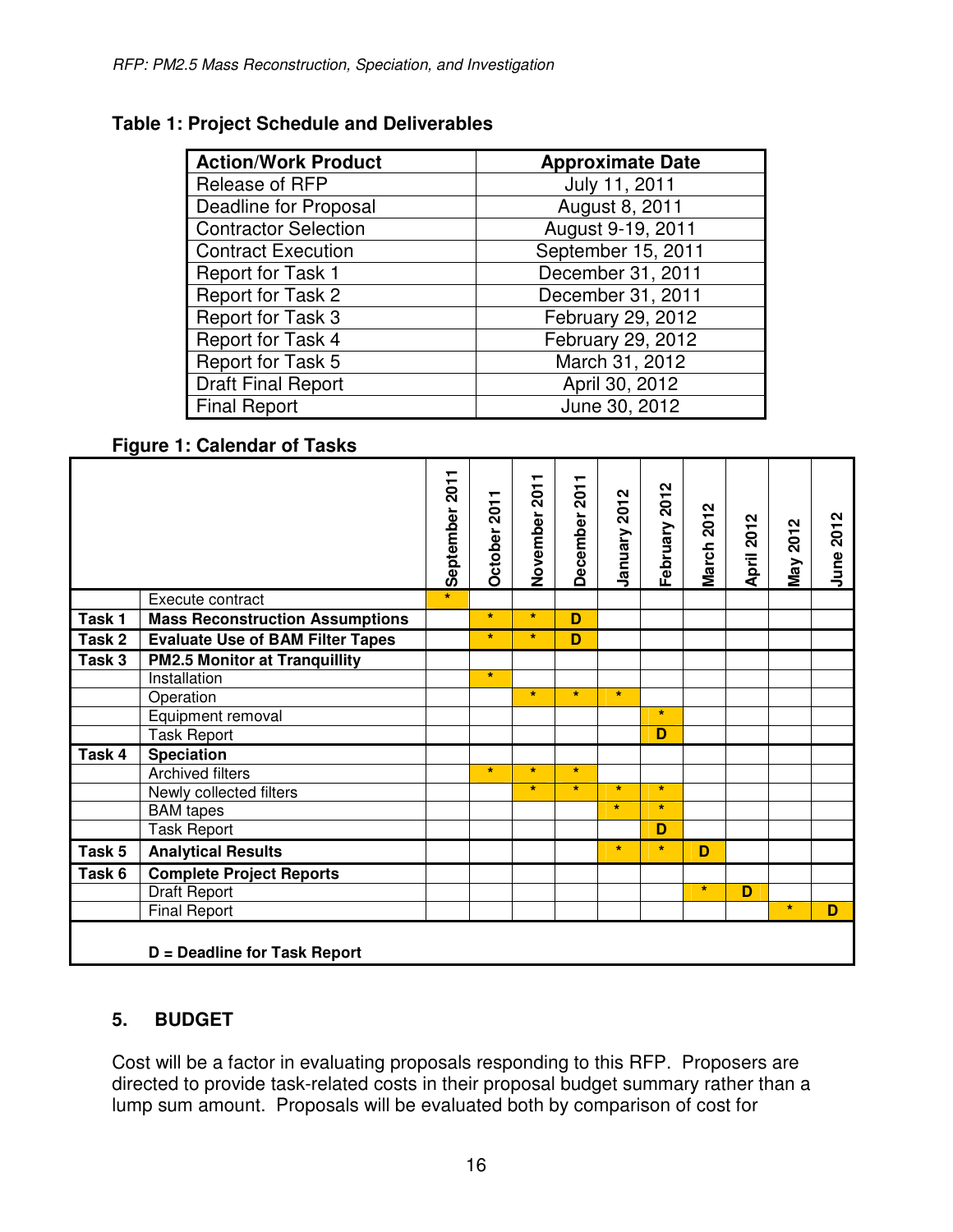comparable tasks as well as projected total cost. The Study Agency's review committee is authorized to consider the comprehensiveness of proposed efforts as well as total proposed cost to provide reasonable comparisons of the proposals. Evaluation criteria are described in Section 10.2.

The Study Agency's budget for this project is \$270,500. The budgeted amount is available for research, analysis, coordination, teleconferences, meetings, report writing, subcontractors, and all other efforts undertaken by the contractor for this project.

Proposers shall use the format of Attachment C (or similar) to itemize the costs of the Proposal. Costs must be itemized by the following categories:

**Task**: Itemize the costs for each task. For PM2.5 filter speciation, show the unit-cost per 50 samples analyzed and assume that 300 filter samples will be analyzed. The Study Agency reserves the right to remove tasks as deemed necessary to remain within budget.

**Labor**: List the hourly labor rate for each assigned principal and technical specialist. The rate quoted must include labor and administrative overhead costs.

**Subcontractor Costs**: Identify subcontractors by name, list their cost per hour or per day, and the number of hours or days their services will be used.

**Travel Costs**: Identify estimated travel costs, including the number of trips required, destinations, and approximate costs of travel.

**Miscellaneous Costs**: Identify costs of any materials, and equipment purchases or rentals. Note that any equipment that is substantially purchased using Study Agency funds for conduct of this project becomes the property of the Study Agency.

It is expected that general overhead and administrative costs are included in the hourly rate for labor. It will be assumed that all contingencies and/or anticipated escalations are included. No additional funds will be paid above and beyond the contracted amount for the services specified in the Proposal. If the Study Agency determines a need for additional tasks or services not included in the Proposal, the contract may be amended by agreement of both parties to include additional tasks and related costs.

# **6. REQUIRED QUALIFICATIONS**

To be selected, a contractor must have demonstrated extensive experience and expertise in the following areas:

- Experience and skill in performing the types of technical tasks required for completion of this project
- Excellent working relationships with government agencies
- Skill in preparing clear reports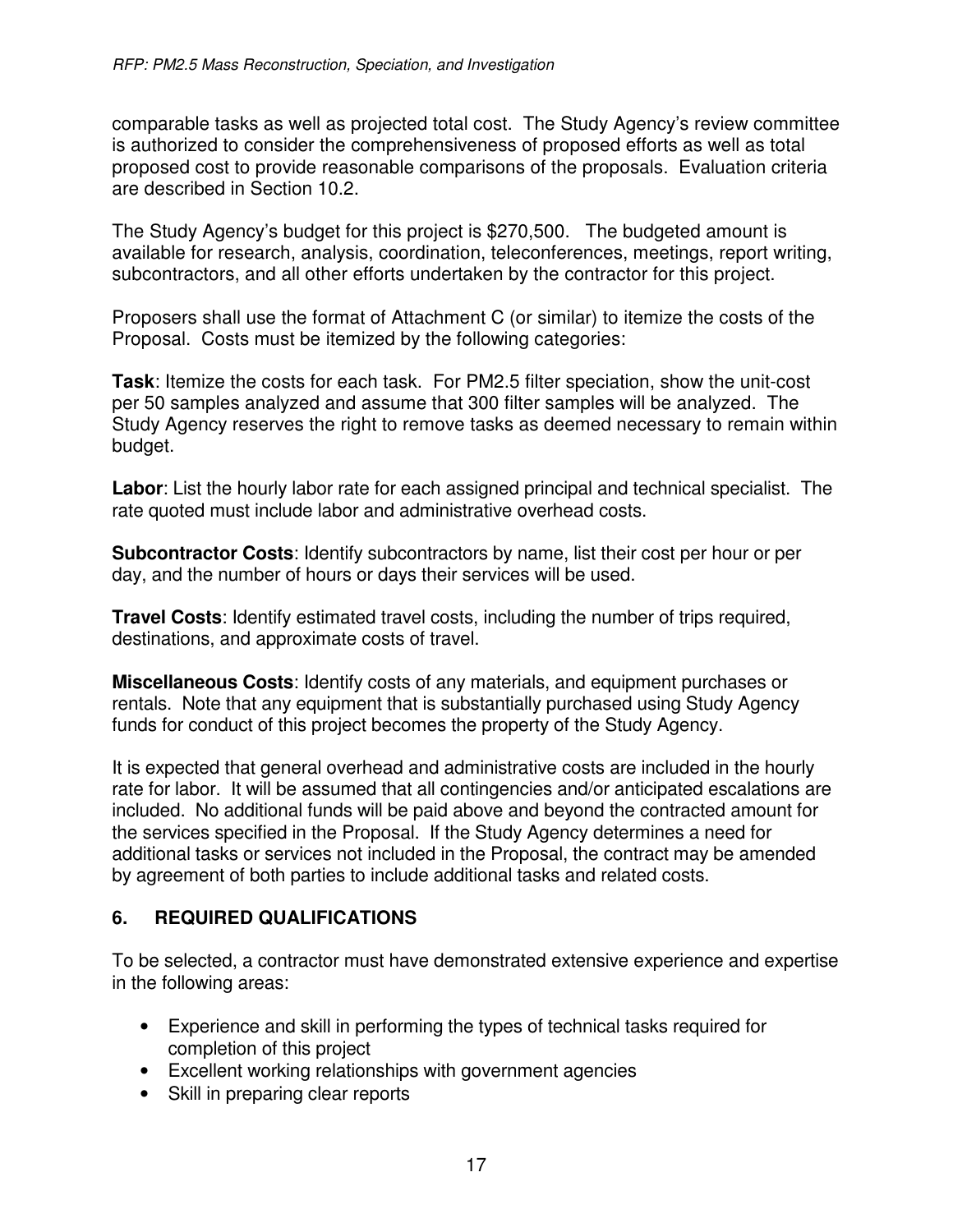• Excellent technical writing skills

To be selected, the contractor must also demonstrate the ability and resources to produce the deliverables requested in this RFP. The Study Agency reserves the right to reject any Proposal deemed non-responsive to the RFP, not responsible, and/or not reasonable.

### **6.1 Excluded Parties List System (EPLS)**

A contractor or any individual identified in the Proposal that appears in the Excluded Parties List System (EPLS) is not eligible for award of a contract. The EPLS is a central registry that contains information regarding entities that are ineligible from receiving Federal contracts. Access to the EPLS is available at www.epls.gov.

The Proposer should complete and return Attachment A with the Proposal to certify eligibility for participation under federal assistance programs.

#### **6.2 Compliance with Federal and State Requirements**

The selected contractor shall comply with applicable federal requirements including but not limited to Office of Management and Budget Circular No. A-87 (Cost Principles for State, Local, and Indian Tribal Governments) and Circular No. A-102 (Grants and Cooperative Agreements With State and Local Governments), and Circular No. A-133 (Audits of States, Local Governments, and Non-Profit Organizations).

California Government Code Section 1090 generally prohibits a public official from being financially interested in a contract which he or she has made or participated in an official capacity. Under certain circumstances, persons who perform work pursuant to a contract with a government agency may be subject to the restrictions of Government Code Section 1090. With respect to the CRPAQS, this means that based on participation in the planning of the project, certain consultants are precluded from participating in all or some of the post-planning contracts. This preclusion would apply to a contractor as either a prime contractor or a subcontractor. In most cases, whether a particular contractor is eligible to bid will depend on an analysis of all of the circumstances surrounding the contractor's earlier participation in the CRPAQS and the work that that contractor now proposes to perform. Any response to this RFP which includes a paid participant who is ineligible based on Government Code Section 1090 will be rejected during the review of the Proposals.

Questions concerning the eligibility of a potential contractor must be directed to the Study Agency attorney at the address provided below prior to the preparation of a Proposal.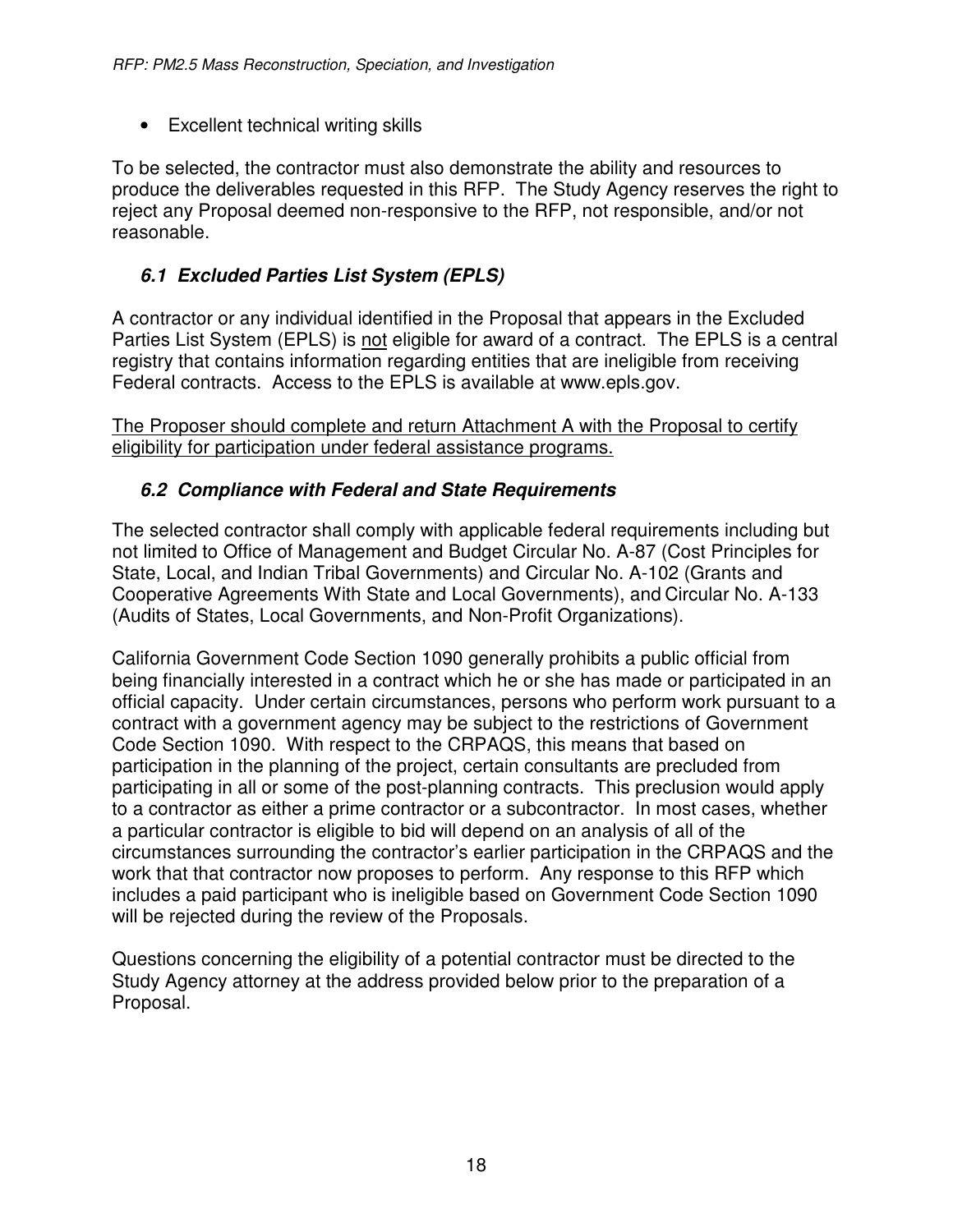Catherine T. Redmond, Counsel San Joaquin Valley Unified Air Pollution Control District 1990 East Gettysburg Avenue Fresno, CA 93726

### **7. PROJECT DIRECTION**

#### **7.1. Management**

The contractor selected to conduct this work shall report to the Study Agency Project Manager, who will be identified in the contract. For the purposes of this project, the staff of the SJVAPCD will write and monitor contracts with the participants and will be the primary interface between the contractor, the Policy and Technical Committees, and the Study Agency. The contractor must not begin work on the project until a contract is fully approved by the San Joaquin Valleywide Air Pollution Study Agency.

#### **7.2. Submittal of Results**

All completed files or reports shall be released by the contractor to the Project Manager for distribution and review by the Study Agency. The Study Agency may review any of the results in whole or in part and submit comments or questions to the contractor through the Project Manager. The contractor shall perform any additional work needed to address issues raised by this process for the items authorized by the Project Manager unless such effort would exceed the authorized budget. Any extra effort directed by the Study Agency that does not fall within the authorized budget requires formal amendment to the agreement. If the Study Agency determines a need for additional tasks or services not included in the Proposal, the contract may be amended by agreement of both parties to include additional tasks and related costs.

# **8. CONTENTS OF PROPOSALS**

Proposals must be signed by a duly authorized official of the responder and must state that the proposal is valid for a period of not less than 90 days from the date of submittal. The Proposer's name and address as used in contractual agreements should be provided. The name, address, title, telephone number, fax number and email address of the person(s) authorized to execute agreements and the person(s) acting as principal for the work conducted in the proposal should be provided.

Information in the proposals shall become public property subject to disclosure under the Public Records Act. Proposals should convey a maximum of technical content related to the relevant task with a minimum of extraneous material. Proposals should convey a high degree of technical understanding and innovation while demonstrating the ability to present complex scientific results to decision-makers. The proposal should be clear and concise. The response to the RFP is expected to be brief, with text of the proposed approach to completing the tasks limited to less than 30 pages, not inclusive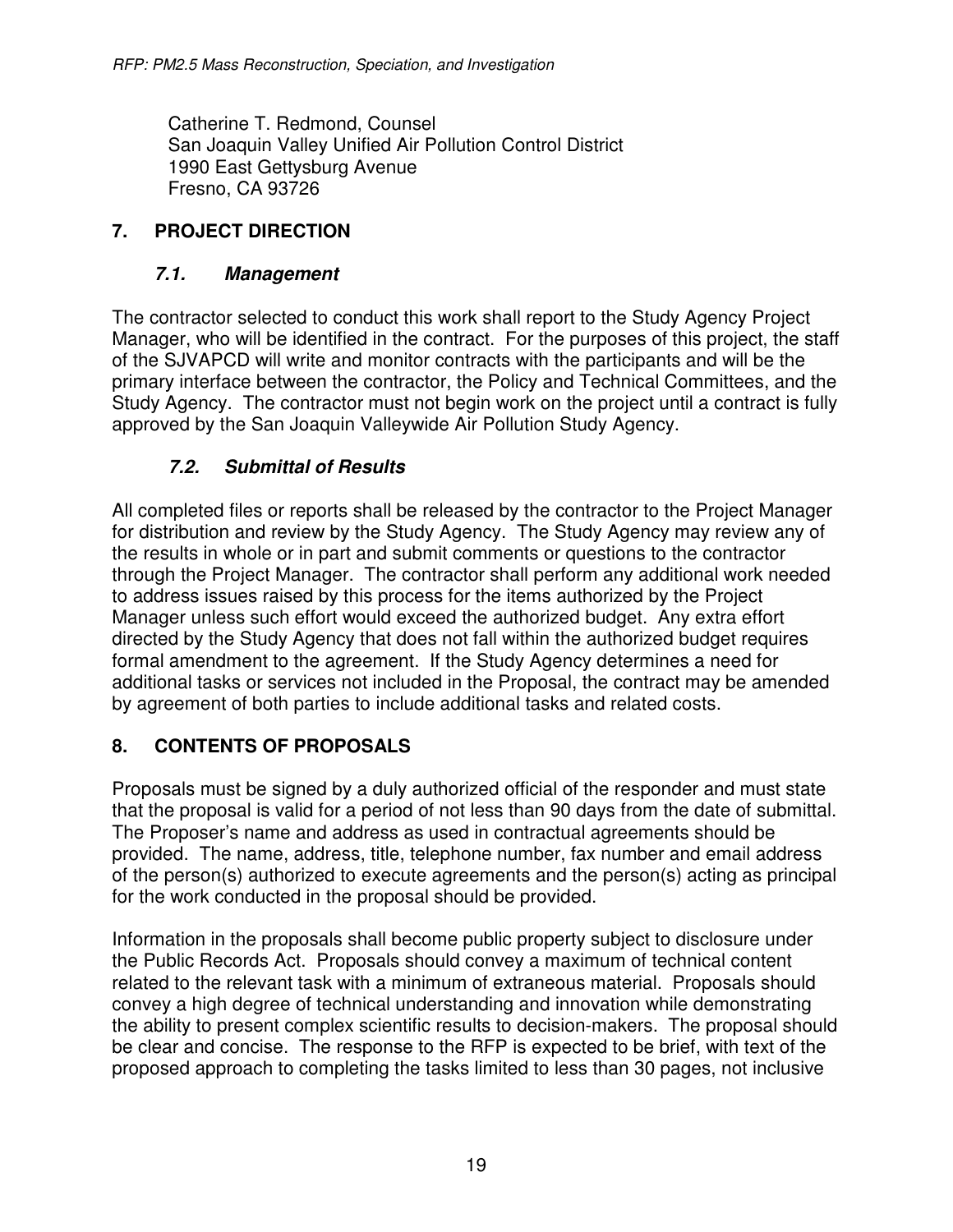of qualification information (e.g. attached resumes, etc.), budget summary table and timeline.

Submitted proposals must follow the format outlined below and all requested information must be supplied. The submitted proposal shall be limited to 30 pages, single-sided or 15 pages, double sided, with 1-inch margins. Proposal shall be printed on white paper and the font shall be black Arial and no smaller than 12 point. Failure to submit proposals in the required format may result in elimination from proposal evaluation.

**Cover Letter** – Must include the name, address, and telephone number of the Proposer's company, total cost, the name of the contact person for the proposal, and be signed by the person or persons authorized to represent the firm.

**Table of Contents** – Clearly identify material contained in the proposal by section and page number.

**Summary (Section I)** – State the overall approach to the project and objectives. Demonstrate a clear understanding of the project goals and objectives. Include total project cost. Provide specific examples of steps to be taken to complete the project, as well as measures to assure repeatability, reliability and applicability.

**Work Program (Section II)** – Include the approach to completing tasks identified in Section 3 of this RFP. Describe work activities or tasks to be performed including the sequence of activities and a description of methodology or techniques to be used. Proposer may include suggestions of any missing tasks to add for fulfillment of Section 3 objectives.

**Program Schedule (Section III)** – Provide projected milestones or benchmarks for major products/reports within the total time allowed. This proposed schedule may include flexibility reflecting the investigative nature of the project. Include information on the availability of the Proposer and proposed subcontractors during the proposed term. Indicate and explain or justify adjustments to the schedule anticipated by or proposed by respondent.

**Project Organization (Section IV)** – Describe the proposed management structure, organization of the contracting group, and facilities available.

**Assigned Personnel (Section V)** – Identify the principals having primary responsibility for conducting the analysis. Discuss their professional and academic backgrounds. Provide a summary of similar work they have previously performed. List the amount of time, on a continuous basis, that each principal will spend on this project. Describe the responsibilities and capacity of the technical personnel involved. Substitution of the project manager and/or lead personnel shall not be permitted without prior written approval of the Study Agency Project Manager.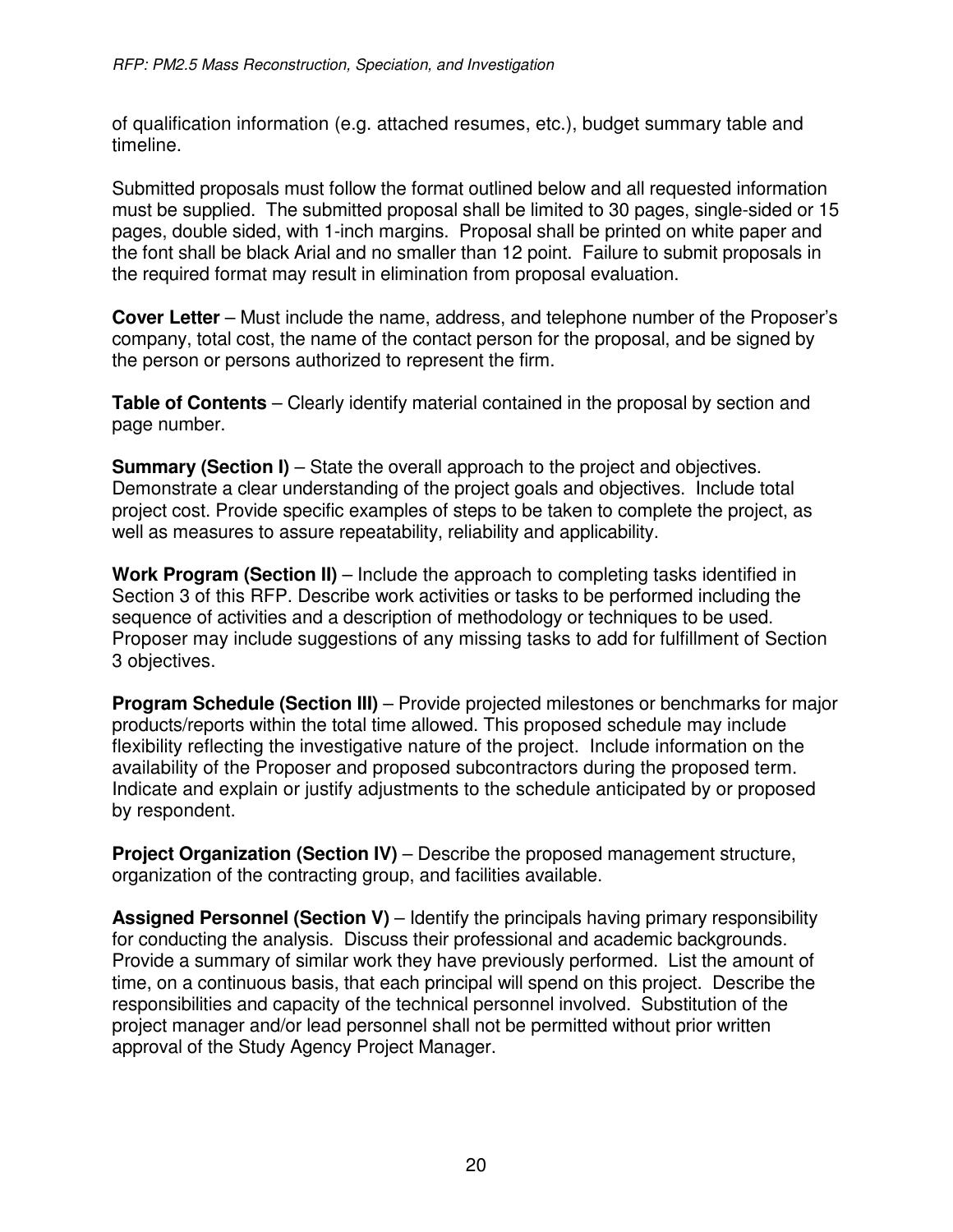**Study Agency and District Resources (Section VI)** – Describe any Study Agency or District services and staff resources needed to supplement Contractor activities to achieve identified objectives.

**Subcontractors (Section VII)** – If subcontractors are to be used, identify each of them in the proposal. Describe the work to be performed by them and the number of hours or the percentage of time they will devote to the project. Provide a list of their assigned staff, their qualifications, and their relationship to project management, schedule, costs and hourly rates.

**Costs of Proposal (Section VIII)** – Identify all costs associated with the execution of this project and any additional identified tasks. The proposed payment for each deliverable identified in Table 1 should be provided, as well as hourly billing rates and amount of time for each staff member that will be a part of this project. Any additional services that may be necessary to complete additional processing identified by the investigative tasks, if authorized for completion by the Study Agency Project Manager, should be clearly stated and identified by an hourly billing rate. Also, provide a completed Proposal Budget Summary Table similar to Attachment B and a completed Proposal Budget Template Itemized by Task and Personnel similar to Attachment C.

**Contractor Capability and Client References (Section IX)** – Provide a summary of the firm's relevant background experience. Include a brief summary of related studies completed for other parties that are of a similar nature to the work requested by this RFP. Report examples (see Section 11) can be provided in an attachment. Also provide a list of client references for similar projects, including the client manager's name, title/function, and phone number for the most relevant projects.

**Conflict of Interest (Section X)** – Identify any current business relationship that might be affected by the conduct or results of this project. Proposal must disclose any recent or current contracts with business entities regulated by any air districts in central California. The Study Agency will consider the nature and extent of such work in evaluating the proposal (see Section 10.0).

**Previous Work Samples (Section XI)** – Attach a copy of any work prepared similar to what is requested in this RFP. These items shall not be considered part of the 30-page limitation set for the proposal.

**Certificate of Eligibility for Federal Funding (Attachment A)** – The Proposer should complete and return the certification regarding debarment, Attachment A, with the Proposal.

**Supplemental Information** – Extensive documentation is discouraged, but attachments for the budget summary table and resumes can be included in the proposal. Attached documents are not part of the 30-page limitation.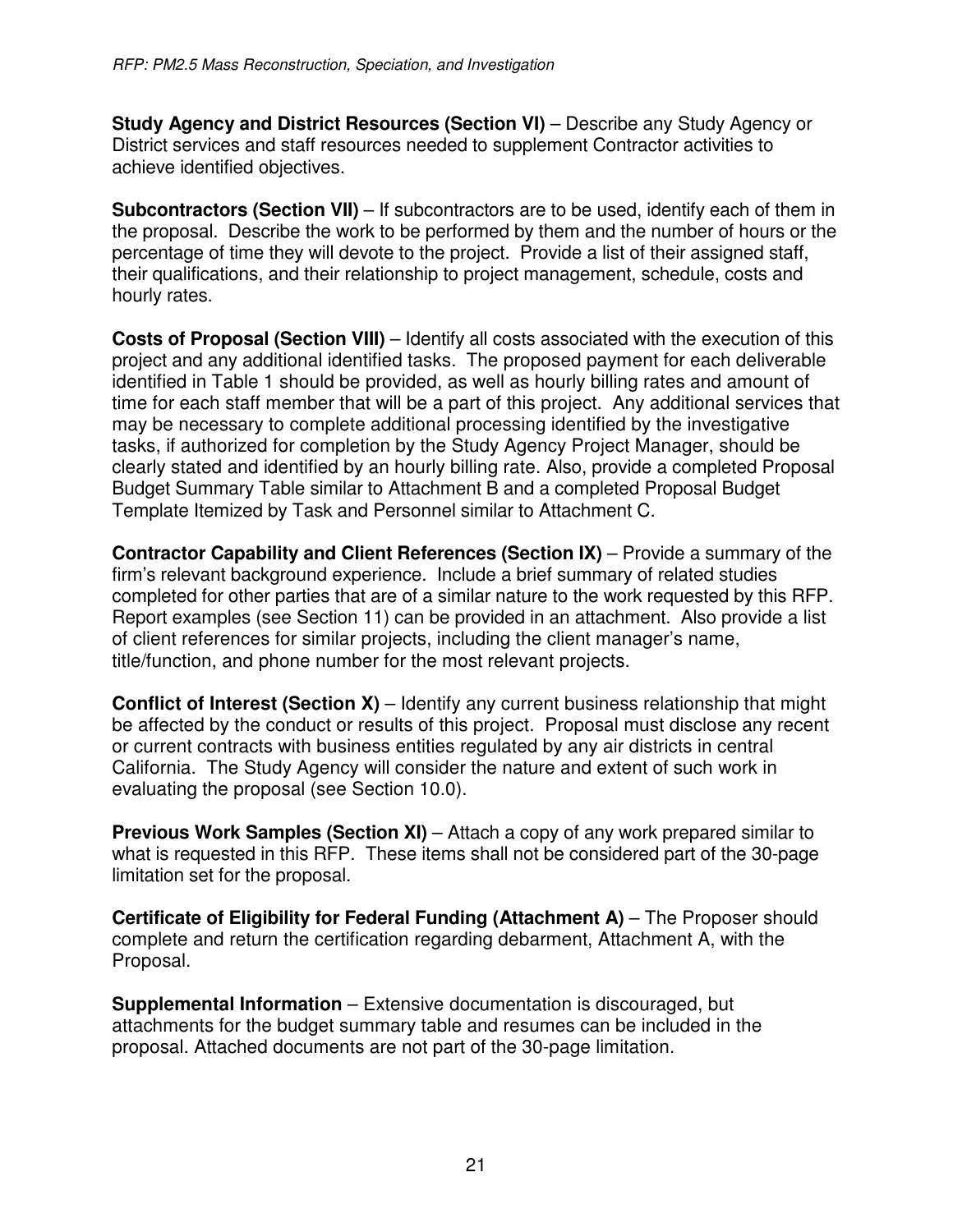### **9. SUBMISSION OF PROPOSAL**

All proposals must be submitted according to the specifications set forth below. Failure to adhere to these specifications may be cause for rejection of proposal.

- Due Date Proposal must be received no later than 5:00 p.m. on August 8, 2011. Late proposals will not be accepted. Any correction or resubmission by the contractor will not extend the submittal due date.
- Delivery Address Proposal must be directed to:

Jon Klassen, Air Quality Specialist San Joaquin Valley Unified Air Pollution Control District 1990 E. Gettysburg Avenue Fresno, CA 93726-0244

• Identification – To accommodate processing and identification of time of receipt, the contractor shall submit the required copies of the proposal in a sealed envelope, plainly marked in the upper left-hand corner with the name and address of the contractor and the words:

"PROPOSAL: PM2.5 Mass Reconstruction, Speciation, and Investigation"

• Electronic Copy (CD-ROM) – The submission shall include an electronic copy of the Proposal in PDF format.

Grounds For Rejection – A proposal may be immediately rejected if:

- It is received at any time after the exact due date and time set for receipt of proposals
- It is not prepared in the format prescribed
- It is not signed by an individual authorized to represent the firm

Once a proposal is submitted, the composition of the project team cannot be altered without prior written consent of the Study Agency. The proposal shall constitute a firm offer and may not be withdrawn for a period of 90 days following the last day to accept proposals. Proposals become the property of the Study Agency. The Study Agency reserves the right to reject all proposals and make no award.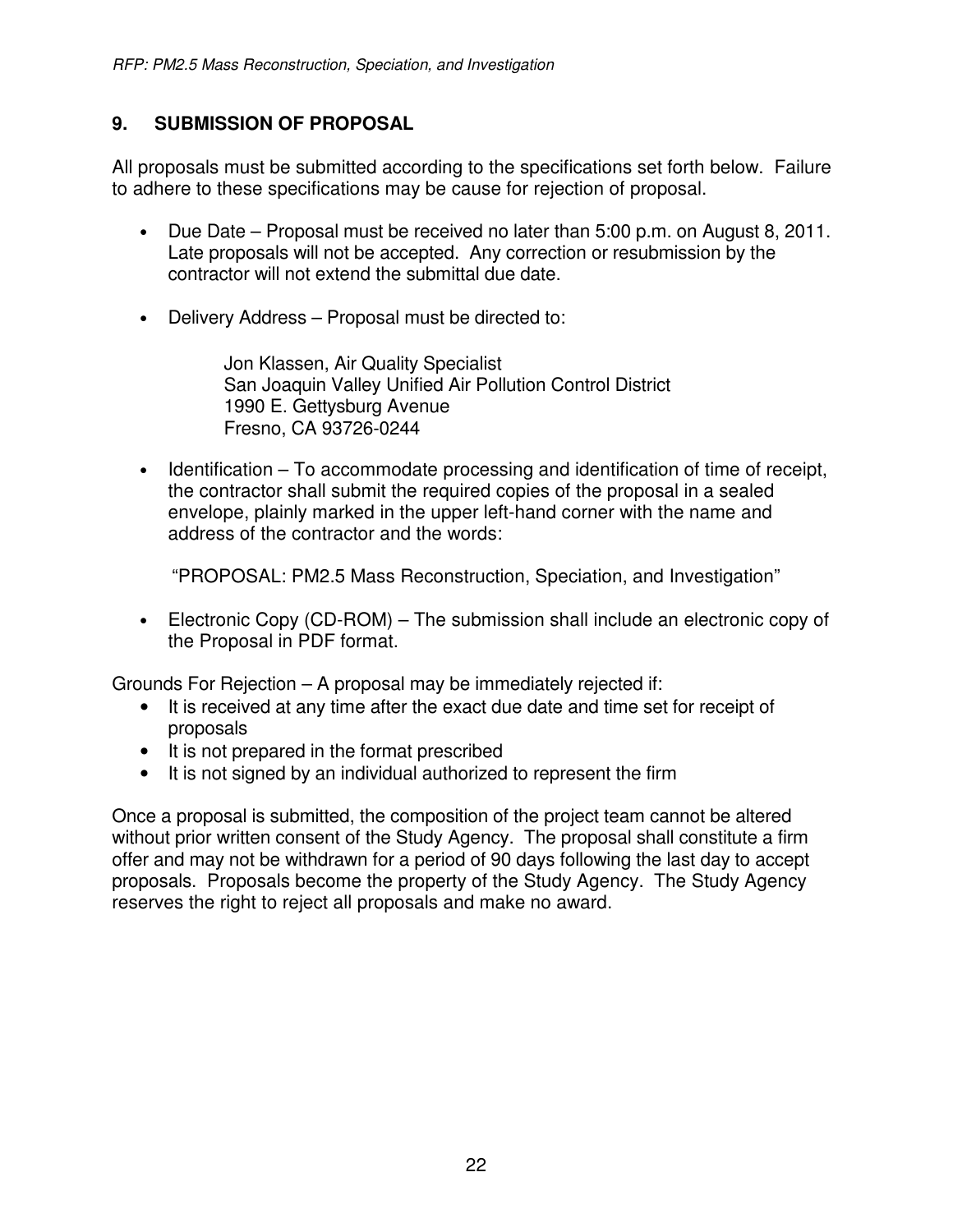# **10. PROCESS**

# **10.1. Addenda and Supplements to the RFP**

The Study Agency may modify this RFP and/or issue supplementary information or guidelines relating to the RFP before the Proposal deadline. In the event that it becomes necessary to revise any part of this RFP, or if additional information is necessary to enable adequate interpretation of the provisions of this RFP, or if it is necessary to extend the deadline for Proposals, a supplement to the RFP will be released and distributed in the same manner as the release of the RFP.

# **10.2. Proposal Evaluation and Contractor Selection Process**

The Study Agency will evaluate all Proposals received by the deadline to determine responsiveness to the RFP, ensure the requirements for this project will be satisfied, and will then commend a contractor for approval by the CCAQS Policy Committee. Failure to adhere to specifications in this RFP may be cause for rejection of the Proposal. The Technical Committee, Policy Committee, Study Agency, and participating air districts retain the right to reject all Proposals received and conduct direct negotiations with a selected contractor if all Proposals are considered to be substantially nonresponsive to key elements.

Proposals will be rated on the following key factors:

- 1. A demonstration of the Proposer's qualifications and ability to perform the services requested in the RFP. Proposals should include specific discussions of (a) previous working relationships with government agencies, and (b) recent project experience. Extensive corporate experience is not as important as the capabilities of the principals who will be dedicated to the project. However, past performance issues may be considered in the selection process. Greater detail may be incorporated by reference to a corporate website.
- 2. Effectiveness of the proposed action to meet the goals of the RFP; thoroughness and appropriateness of the proposed work program; innovation in approach to work tasks.
- 3. Timeliness of the proposed schedule for the completion of tasks.
- 4. Efficiency and total cost of the Proposal.
- 5. Clarity and thoroughness of the Proposal; presentation, including good organization, formatting, and a minimum of grammatical errors;

During the selection process, the Study Agency may interview proposers with scores above a natural break, for clarification purposes only. No new material will be permitted at this time.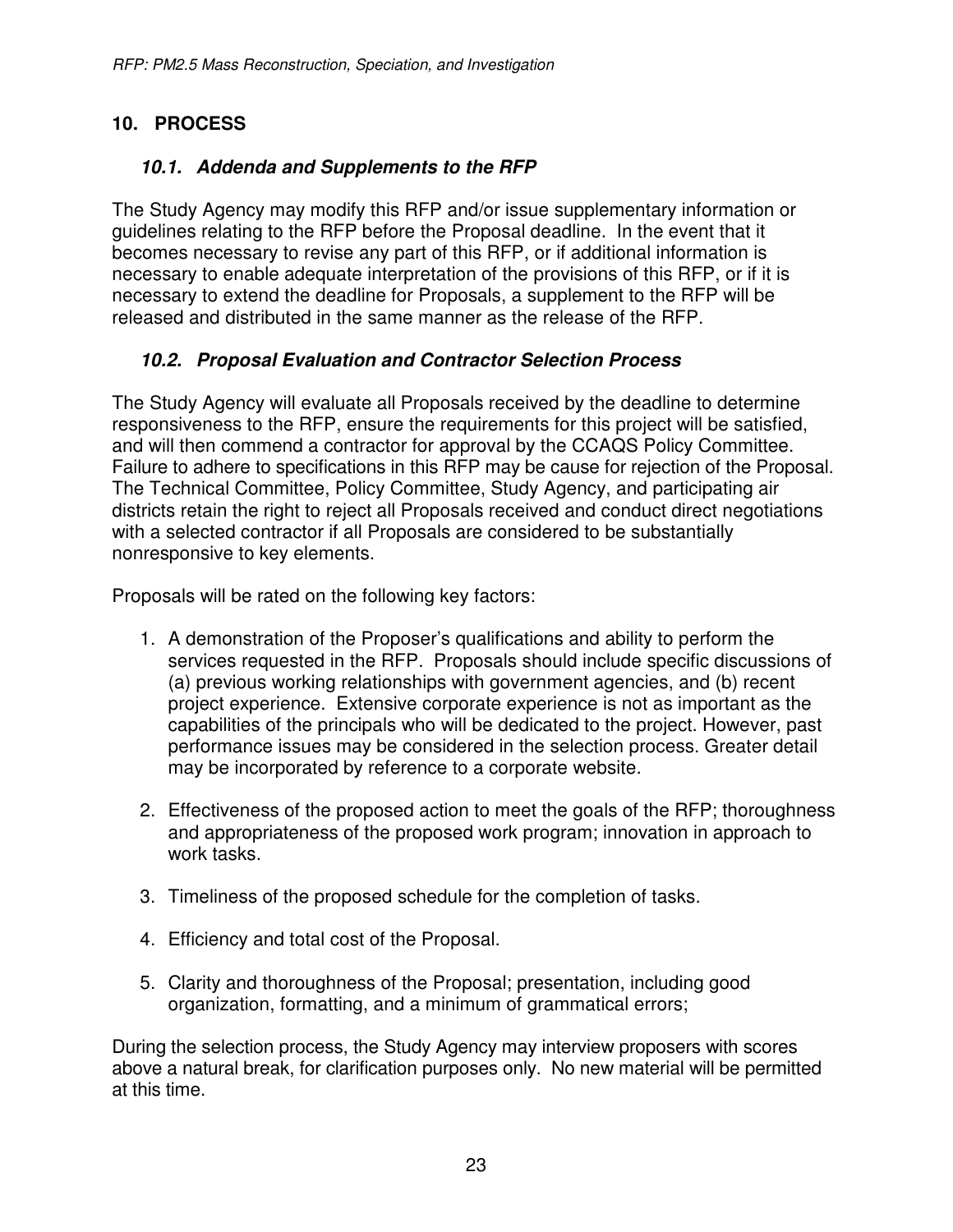A contract will be awarded to the Proposer with the best acceptable Proposal based on cost effectiveness and the criteria described in this section. The selection of contractor, final project budget and award of contract are subject to approval by the Policy Committee and the San Joaquin Valleywide Air Pollution Study Agency Governing Board. The Study Agency may choose to reject all Proposals. All proposers will be notified of the selection process results by letter.

### **10.3. Contract Negotiation and Approval**

Contract negotiation will be conducted after approval of contractor selection by the Policy Committee. All agreements must be approved and executed by the Study Agency. Standard contract language is available for advance review by request to the Program Manager.

#### **11. INSURANCE**

The contractor and any subcontractors must maintain the following insurance coverage throughout the term of the agreement with the Study Agency:

- 1. Liability insurance for bodily injury, including automobile liability, with limits of coverage of not less than Five Hundred Thousand Dollars (\$500,000) each person and One Million Dollars (\$1,000,000) each occurrence; and
- 2. Liability insurance for property damage with limits of coverage not less than Fifty Thousand Dollars (\$50,000) each occurrence; and
- 3. Workers compensation insurance in accordance with the California Labor Code; and
- 4. Commercial general liability insurance with minimum limits of coverage of not less than \$1,000,000 per occurrence.

The foregoing insurance policy(s) shall not be canceled, reduced, or changed without a minimum of 30 calendar days' advance, written notice given to Study Agency.

Prior to performing its obligations under this Agreement, the contractor shall provide the Study Agency with a certificate of insurance from an insurer acceptable to Study Agency as evidence of complying with the insurance requirements described above.

# **12. DATA OWNERSHIP AND PUBLICATION**

The Study Agency shall have the right, at reasonable times during the project, to inspect and reproduce any data received, collected, produced, or developed by the contractor. No reports, professional papers, information, inventions, improvements, discoveries, or data obtained, prepared, assembled, or developed by contractor shall be released or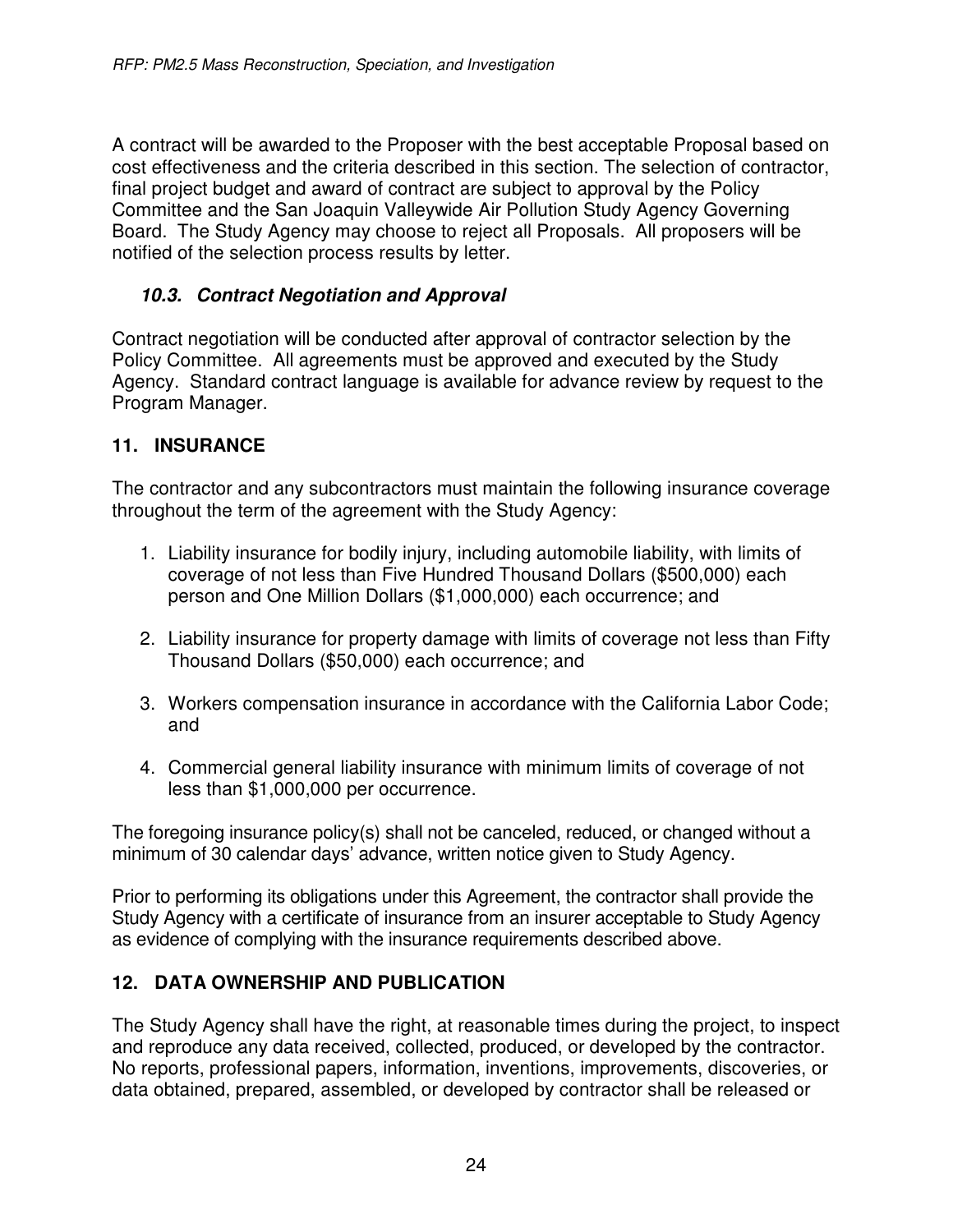made available (except to the Study Agency) without prior, express written approval from the Project Manager. At the completion of the project, the contractor shall provide the Study Agency all data developed through conduct of the project that is in its possession. All data which is received, collected, produced, or developed from conduct of the project shall become the exclusive property of the Study Agency; however, the contractor shall be allowed to retain a copy of any non-confidential data received, collected, produced, or developed by the contractor. Should the contractor subsequently include data collected in this project for other evaluations and publications, the Study Agency would appreciate a notification of publication and/or a copy of the article or manuscript published.

# **13. CONFIDENTIAL INFORMATION**

All responsible Proposals received by the Study Agency are public records available for review by the public after the selection process is completed. Proposals containing information the Proposer identifies as confidential or proprietary will be rejected as nonresponsive.

#### **14. REFERENCES**

- 1. El-Zanan H, Zielinska B, Mazzoleni L, & Hansen D. (2009). Analytical Determination of the Aerosol Organic Mass-to-Organic Carbon Ratio. *Journal of the Air & Waste Management Association, 59, 58-69.* DOI:10.3155/1047- 3289.59.1.58.
- 2. Chen X, & Yu J. (2007). Measurement of organic mass to organic carbon ratio in ambient aerosol samples using a gravimetric technique in combination with chemical analysis. *Atmospheric Environment, 41, 8857–8864.*
- 3. El-Zanan H, Lowenthal D, Zielinska B, Chow J, & Kumar N. (2005). Determination of the Organic Aerosol Mass to Organic Carbon Ratio in IMPROVE Samples. *Chemosphere, 60, 485–496.*
- 4. Sisler J, Malm W, & Gebhart K. (1996). Spatial and Seasonal Patterns and Long Term Variability of the Composition of Haze in the United States: An Analysis of Data from the IMPROVE Network, 1996. *Interagency Monitoring of Protected Visual Environments, IMPROVE Reports, Report II, July 1996, Chapter 2, Optical and Aerosol Data.* Retrieved from http://vista.cira.colostate.edu/IMPROVE/Publications/Reports/1996/PDF/CHAP2.NE W.96.pdf
- 5. University of California, Davis, Crocker Nuclear Laboratory. (2008). IMPROVE Standard Operating Procedure, SOP 351 Version 2 (SOP 351-2), Data Processing and Validation. *Interagency Monitoring of Protected Visual Environments, IMPROVE Standard Operating Procedures (SOP), Particulate Monitoring Network, SOP 351, Data Processing and Validation Version 2. Retrieved from*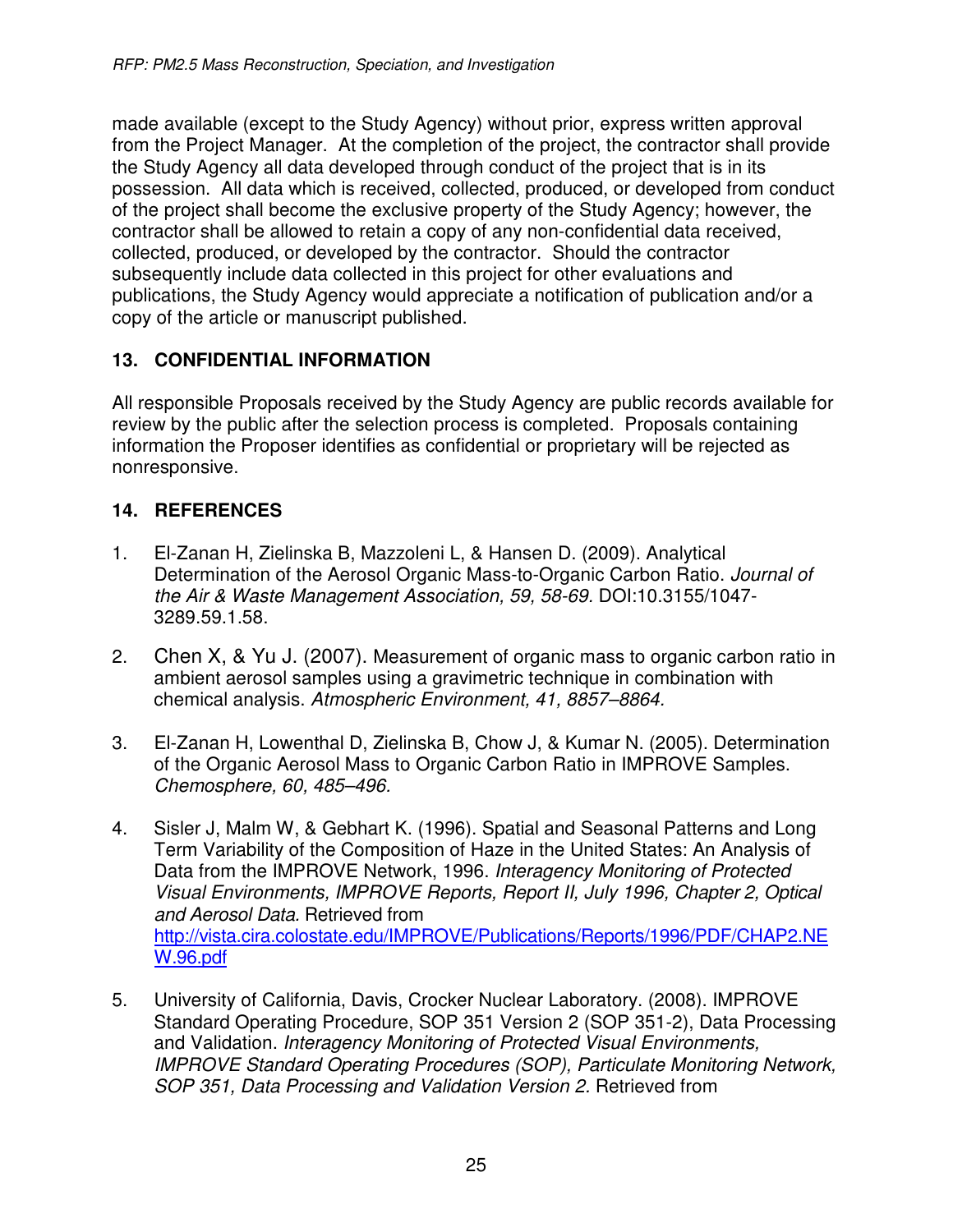http://vista.cira.colostate.edu/IMPROVE/Publications/SOPs/ucdavis\_sops/sop351\_ V2.pdf

- 6. Blanchard C, Tanenbaum S, & Motallebi N. (2011). Spatial and Temporal Characterization of PM2.5 Mass Concentrations in California, 1980–2007. *Journal of the Air & Waste Management Association, 61, 339-351.* DOI:10.3155/1047- 3289.61.3.339.
- 7. Rees S, Robinson A, Khlystov A, Stanierd C, & Pandisb S. (2004). Mass balance closure and the Federal Reference Method for PM2.5 in Pittsburgh, Pennsylvania. *Atmospheric Environment, 3, 3305–3318.*
- 8. Godri K, Evans G, Slowik J, Knox A, Abbatt J, Brook J, Dann T, & Dabek-Zlotorzynska E. (2008). Evaluation and Application of a Semi-Continuous Chemical Characterization for Water Soluble Inorganic PM 2.5 and Associated Precursor Gasses. *Atmospheric Measurement Techniques Discussions, 1, 205–248.*
- 9. Lough G, Schauer J, Park J, Shafer M, DeMinter J, & Weinstein J. (2005). Emissions of Metals Associated with Motor Vehicle Roadways. *Environmental Science & Technology, 39(3), 826-836.* DOI: 10.1021/es/048715f
- 10. Apeagyei E, Bank M, & Spengler J. (2011). Distribution of Heavy Metals in Road Dust along an Urban-Rural Gradient in Massachusetts. *Atmospheric Environment, 45(13), 2310-2323* DOI: 10.1016/j.atmosenv.2010.11.015
- 11. Degobbi C, Lopes F, Carvalho-Oliveria R, Munoz J, & Saldiva P. (2011). Correlation of Fungi and Endotoxin with PM2.5 and Meteorological Parameters in Atmosphere of Sao Paulo, Brazil. *Atmospheric Environment, 45, 2277-2283.*
- 12. Tominaga S, Matsumoto K, Kaneyasu N, Shigihara A, Katono K, & Igawa M. (2011). Measurements of Particulate Sugars at Urban and Forested Suburban Sites. *Atmospheric Environment, 45, 2335-2339.*
- 13. Chow J & Watson J., Desert Research Institute (1998). *Guideline on Speciated Particulate Monitoring.* Retrieved from http://epa.gov/ttnamti1/files/ambient/pm25/spec/drispec.pdf
- 14. U.S. Environmental Protection Agency (EPA), Office of Air Quality Planning and Standards (1999). *Particulate Matter (PM2.5) Speciation Guidance, Final Draft, Edition 1.* Retrieved from http://www.epa.gov/ttnamti1/files/ambient/pm25/spec/specfinl.pdf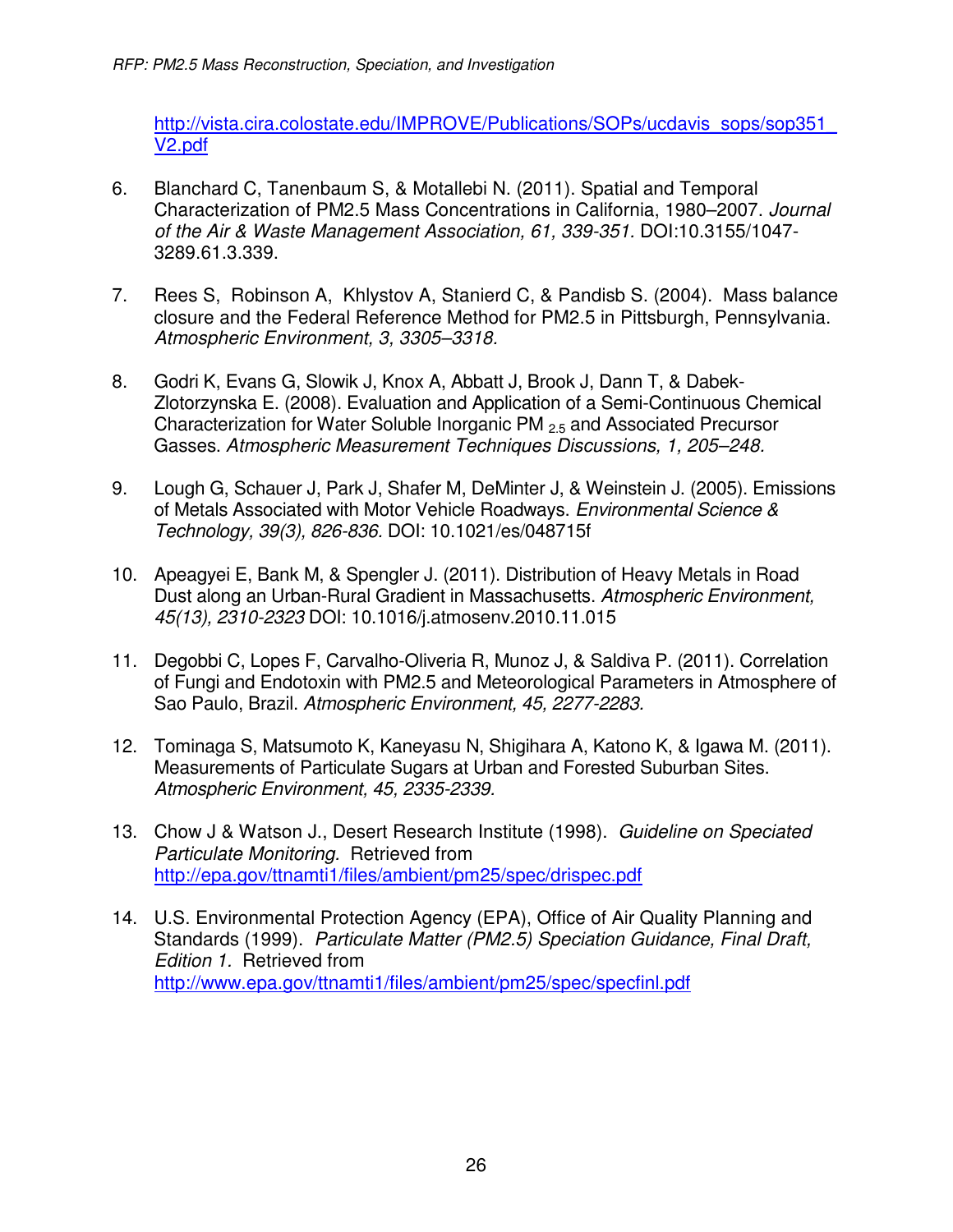# **ATTACHMENT A**

#### Certification Regarding Debarment, Suspension, Ineligibility and Voluntary Exclusion Lower Tier Covered Transactions

This certification is required by the regulations implementing Executive Order 12549, Debarment and Suspension, 29 CFR Part 98 Section 98.510, Participants' responsibilities. The regulations were published as Part VII of the May 26, 1988, Federal Register (pages 19160-19211).

(1) The prospective recipient of Federal assistance funds certifies that neither it nor its principals are presently debarred, suspended, proposed for debarment, declared ineligible, or voluntarily excluded from participation in this transaction by any Federal department or agency.

(2) Where the prospective recipient of Federal assistance funds is unable to certify to any of the statements in this certification, such prospective participant shall attach an explanation to this Proposal.

Name and Title of Authorized Representative

Signature \_\_\_\_\_\_\_\_\_\_\_\_\_\_\_\_\_\_\_\_\_\_\_\_\_\_\_\_\_\_ Date\_\_\_\_\_\_\_\_\_\_\_\_\_\_\_\_\_\_\_\_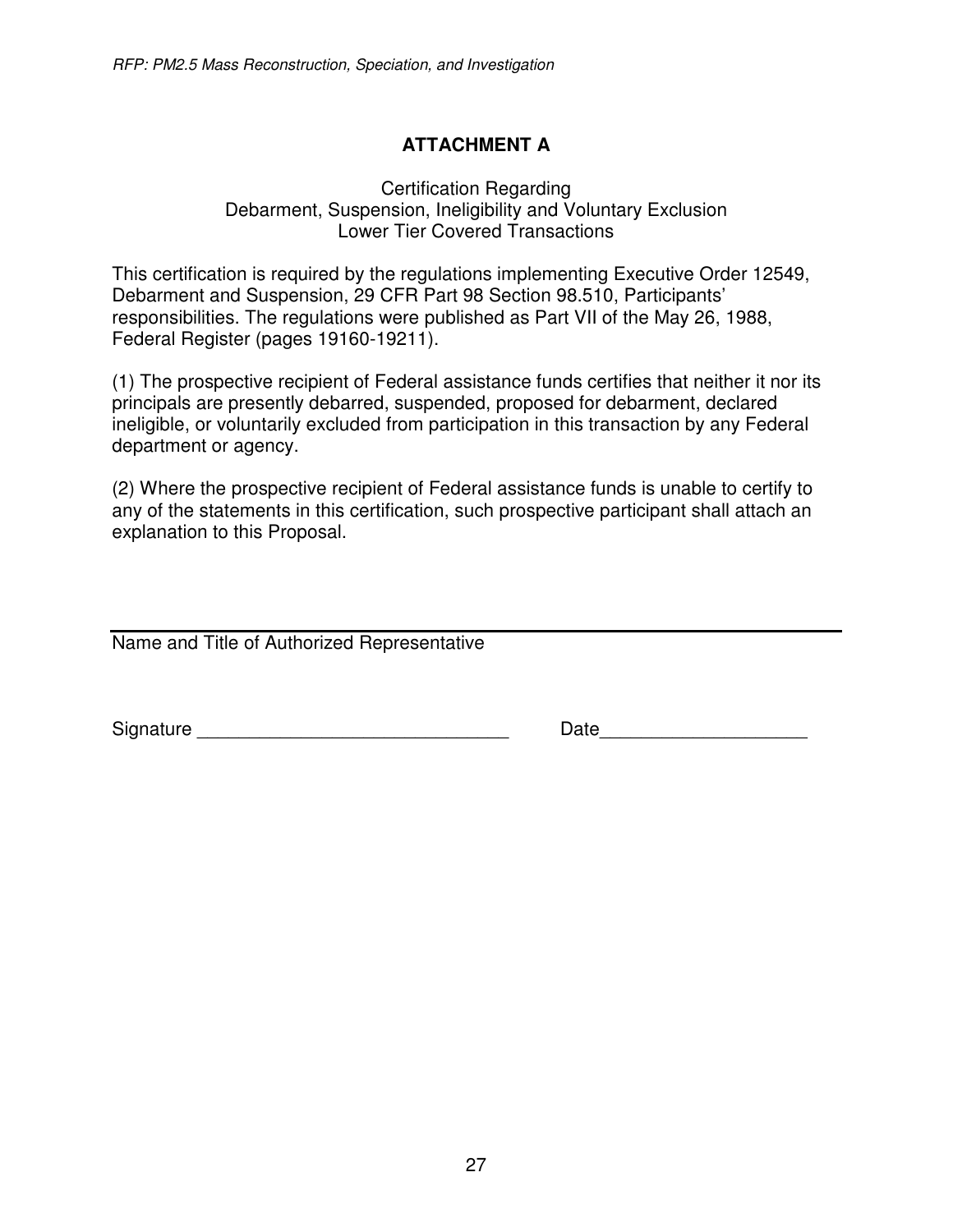# **ATTACHMENT B** Proposal Budget Summary

|    | <b>Direct Costs:</b>                                        |    |
|----|-------------------------------------------------------------|----|
| 1. | Labor: Salaries and benefits paid to employees              | \$ |
| 2. | Subcontractors                                              | \$ |
| 3. | Travel                                                      | \$ |
| 4. | <b>Equipment, Materials and Supplies</b>                    | \$ |
| 5. | Miscellaneous (please specify)                              | \$ |
|    | <b>TOTAL DIRECT COST:</b>                                   | \$ |
|    |                                                             |    |
|    | <b>Indirect Costs:</b>                                      |    |
| 6. | Labor Overhead (as percentage of Labor Cost) ____<br>% rate | \$ |
| 7. | Other Indirect Costs (please specify)                       | \$ |
| 8. | Fee or Profit (as percentage of Total Cost)<br>% rate       | \$ |
|    | <b>TOTAL INDIRECT COST:</b>                                 | \$ |
|    |                                                             |    |
|    | <b>TOTAL COST:</b>                                          | \$ |